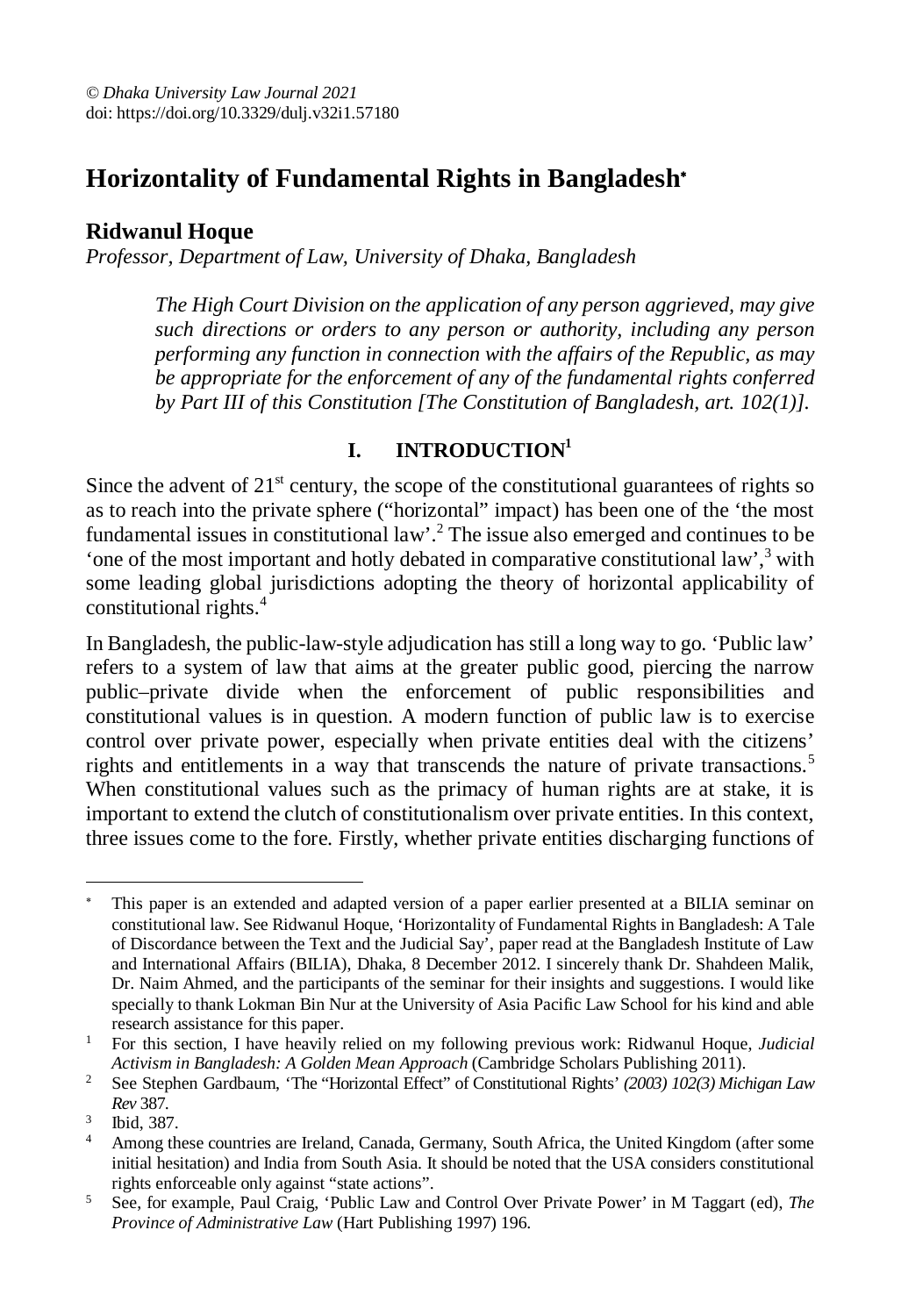public nature, such as a private school imparting education to children, can be forced to bear the human rights-responsibilities or 'public' duties under the Constitution. Secondly, when fundamental rights are directly breached by private entities or persons, can constitutional remedies be issued against such a body or person? Thirdly, away from the enforcement consideration, can a private person or a corporation be expected to respect the fundamental rights of the people? The latter issue is related to the concept of constitutional morality in that one is expected, by moral standards, to obey the constitutional norms, although there is no remedy for the person wronged when that expectation (the moral urge) is broken. This paper does not deal with this concept.

This paper is concerned with the second consideration above, and it investigates the question of (direct and indirect) horizontality of fundamental rights, which essentially is the question of whether constitutional rights can be enforced against non-state actors or private entities. Generally, 'the horizontal application of human rights to non-state actors […] is an evolving and contested legal area both comparatively and at the international level'.<sup>6</sup> However, as noted, the horizontality of fundamental rights in Bangladesh is constitutionally envisaged. Nevertheless, although the Court in Bangladesh extended the meaning of public authority to include relatively new public agencies as subjects of judicial review on the ground of principle of legality under art.  $102(2)$ ,<sup>7</sup> a matter that falls within the first consideration above, it has so far virtually refused to enforce fundamental rights against private actors including those exercising functions of public nature. The horizontal application of judicial review on the principle of legality under art.102(2), based on a liberal interpretation of 'public' or 'statutory' authorities, is what is known as the statutory horizontality (of human rights) in the  $UK<sup>8</sup>$  For our purpose, this phenomenon can be termed as interpretive horizontality. Unlike in the UK, interpretive horizontality under art. 102(2) is distinct from horizontal judicial review on the ground of breaches of fundamental rights under art. 102(1).

In *Mainul Hosein v Anwar Hossain* (2006),<sup>9</sup> the High Court Division quite clearly acknowledged that fundamental rights can be enforced against private individuals and other private juristic persons.<sup>10</sup> Unfortunately, however, the Appellate Division

 $\overline{a}$ <sup>6</sup> Aoife Nolan, 'Holding Non-state Actors to Account for Constitutional Economic and Social Rights Violations: Experiences and Lessons from South Africa and Ireland' (2014) 12(1) International Journal of Constitutional Law 61, 61.

<sup>&</sup>lt;sup>7</sup> See e.g. Mrs. Farzana Muazzem v Securities and Exchange Commission [2002] 54 DLR 66 (HCD); *Conforce Ltd v Titas Gas Co. Ltd* [1992] 42 DLR 33 (HCD) (a company of a public corporation or one working in the affairs of a statutory local body is a public authority). A definition of statutory public authority has been provided in article 152 of the Constitution.

<sup>8</sup> 'Statutory' horizontal effect arises 'as a result of the courts' interpretive obligation under s 3 HRA': Phillipson and Williams, note 13 below, at 878. Section 3 of HRA provides that laws should be interpreted in a way that is compatible with the "Convention rights" incorporated by the Act. This happens basically by way of interpreting what a 'public authority' is under s 6 of the HRA. See, e.g., *X v Y* [2004] EWCA Civ 662; *YL v Birmingham City Council* [2007] UKHL 27 (taking a narrow approach to "public authority").

<sup>9</sup> [2006] 58 DLR 117 & 157 (HCD).

 $10$  [2006] 58 DLR 157 (HCD) [161] (Aziz J, the third judge, endorsing Mamun J who disagreed with Abedin J in the earlier split decision).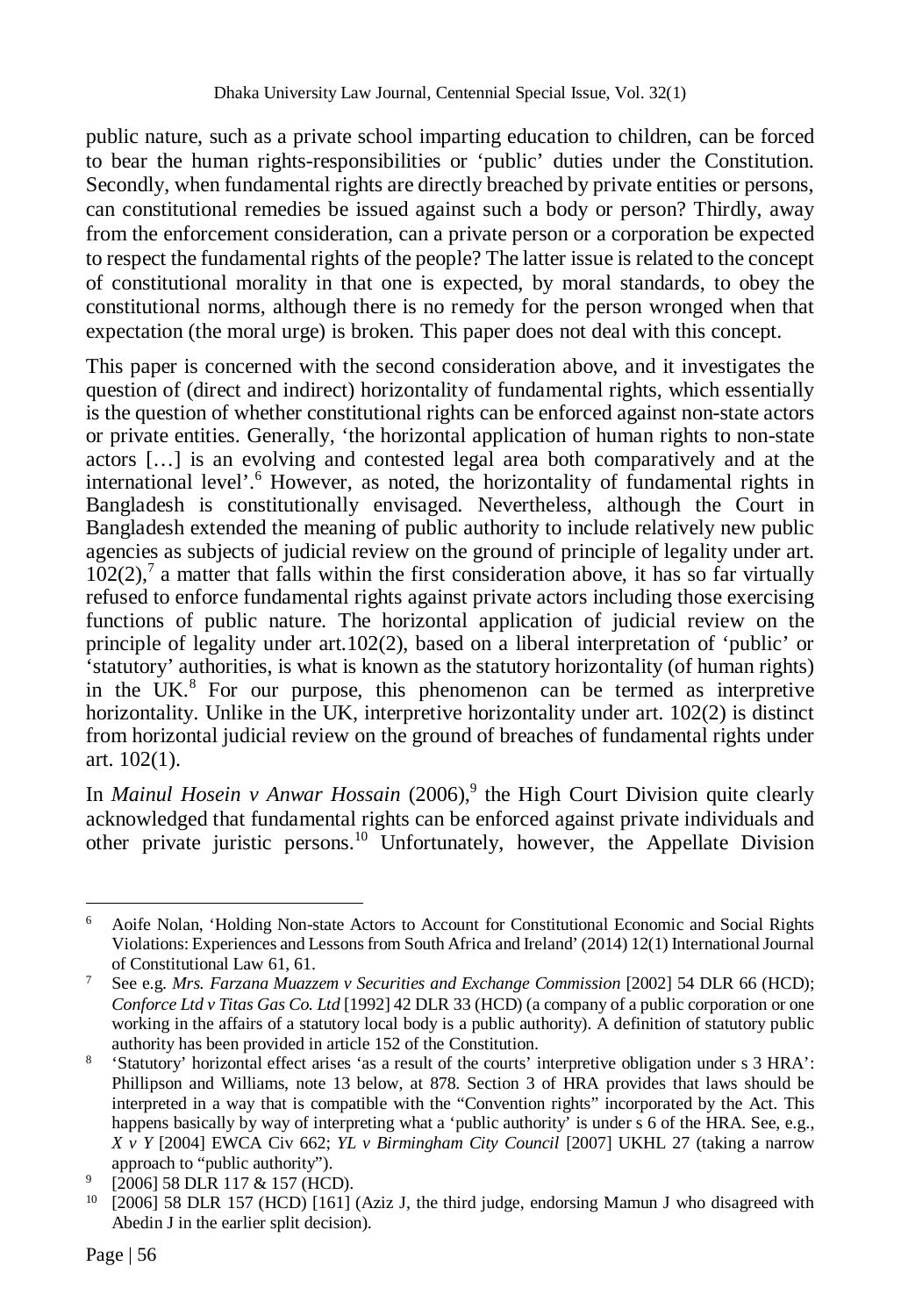overruled this rights-enhancive decision in *Anwar Hossain v Mainul Hosein* (2006),<sup>11</sup> by invoking the old reasoning that the concerned private person charged for rightsviolation (here, the right to freedom of press) was not connected with the affairs of the Republic. Although the Appellate Division took a technical stance of not saying enough on the issue of consequences of violation of fundamental rights, its decision seems to have avoided both the letter and the spirit of art. 102(1) vis-à-vis the horizontal application of fundamental rights.

Several years after the Appellate Division's decision in the above case, the High Court Division in two cases of judicial review against private bodies forcefully observed that in appropriate cases private actions breaching constitutional rights are judicially reviewable. Despite the High Court Division's recognition in at least three cases of the horizontal impact of fundamental rights under the Constitution, an absence of a precedent from the Appellate Division operates as a setback.

There has recently been an interesting development in the area of public law compensation – the Court issuing compensation directives against private entities such as bus companies or private health clinics or hospitals. This remedy is certainly covered within the ambit of art.  $102(1)$  of the Constitution which enables the Court to issue any "order" in the enforcement of fundamental rights. As such, issuing compensation orders against private persons can probably be considered a form of horizontality of fundamental rights. In none of these compensatory decisions, however, had the Court ever penned down any reasoning revealing that they were enforcing fundamental rights. In fact, the Court issued constitutional remedies in claims of common law tort nature. Therefore, the Court's compensatory jurisprudence, some scholars argue, remains unprincipled.<sup>12</sup> It is not within the scope of this paper to discuss this development.

Below, the paper first provides a brief introduction to the concept of horizontality. Thereafter, some court cases under the rubric of 'indirect horizontality' are analysed, to briefly portray the judicial discourse of horizontality. Next, this paper analyses the decision in which the question of direct horizontality of fundamental rights received a judicial treatment at the High Court Division. It then seeks to draw comparative insights from India and Sri Lanka, and the concluding part concludes the paper.

# **II. THE CONCEPT OF HORIZONTALITY AND THE CONSTITUTION**

At the outset, the important distinction between the two ideas of horizontality, the direct and the indirect horizontality, should be made clear. As Gardbaum observed, human rights take a "direct" horizontal effect 'if they are vindicated by a cause of action vested against private persons', whereas their "indirect" horizontal effect takes place

 $\overline{a}$  $11$  [2006] 58 DLR 229 (AD), [2007] 15 BLT 144 (AD).

<sup>&</sup>lt;sup>12</sup> Ridwanul Hoque and Sharowat Shamin, 'Bangladesh: State of Liberal Democracy' in Richard Albert et al. (eds), *2017 Global Review of Constitutional Law* (I-CONnect and the Clough Center for the Study of Constitutional Democracy 2018) 28, 31-21. For a critique of public law model of ordinary torts in South Asia generally, see Rehan Abeyratne, 'Ordinary Wrongs as Constitutional Rights: The Public Law Model of Torts in South Asia' (2018) 54(1) Texas International Law Journal 1.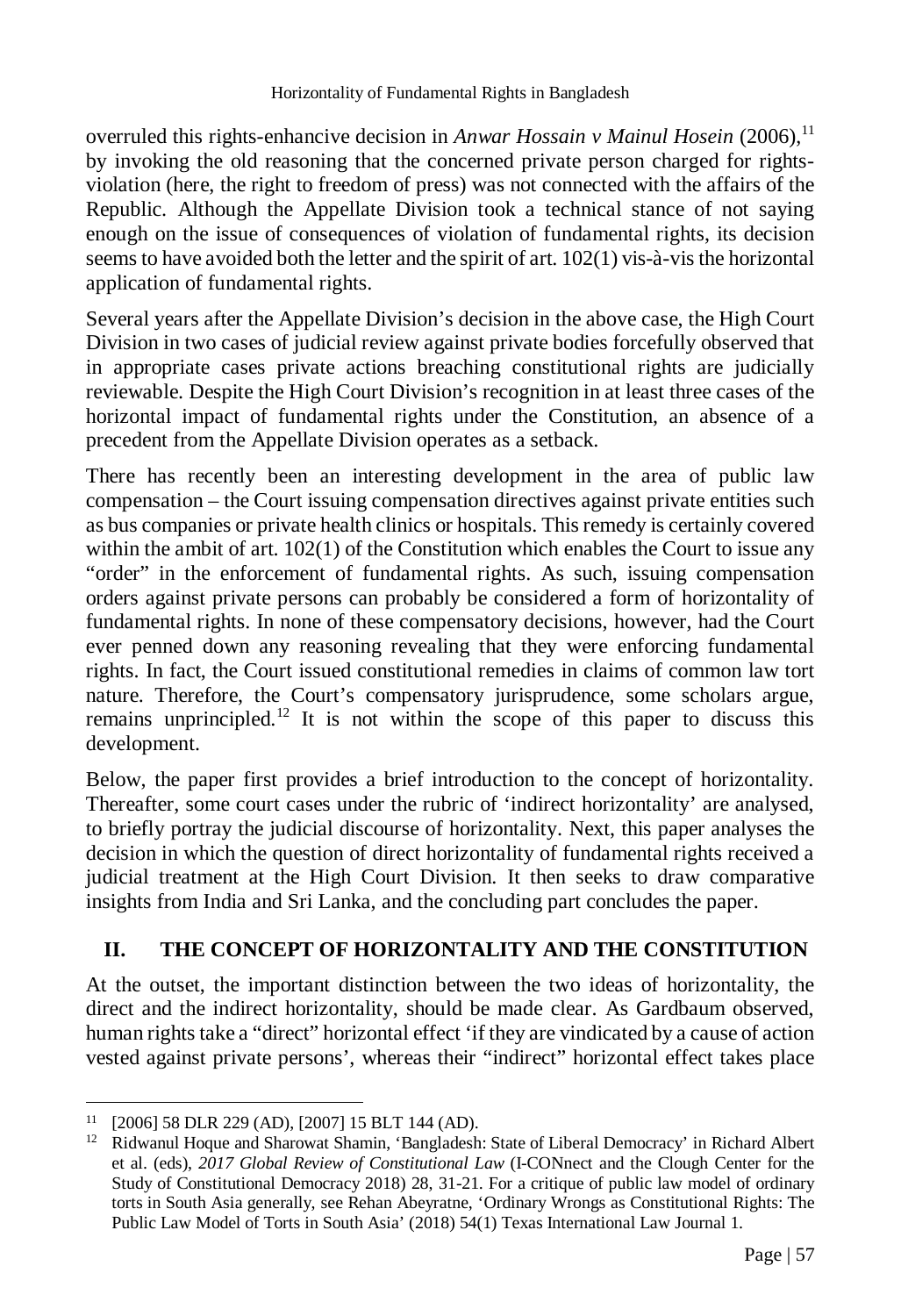when those rights apply 'not to private persons but only to *existing law*'.<sup>13</sup>

The concept of direct horizontality signifies that any constitution being the embodiment of the value of basic human rights should be applicable against not only state authorities (vertically) but also against private juristic and natural persons. On the other hand, "indirect horizontality" refers to the use of human rights to develop common law<sup>14</sup> or the wider principles of constitutionalism. Here the idea is that, irrespective of whether human rights can be applied against any private person or not, every person should take into consideration seriously the mandates of human rights in making decisions. This can be explicated by referring to the idea, for example, that all private companies in Bangladesh must abide by the constitutional principle of nondiscrimination while hiring or firing people for their organization. The most notable reflection of indirect horizontality is the enforcement of fundamental rights against private persons through the medium of the state by requiring it to take actions to protect the citizens against violations in the private sphere.

I now turn to the provisions of the Constitution to look into the status of the doctrine of horizontal application of fundamental rights. Article 102, clause (1), of the Constitution, reads as follows:

The High Court Division on the application of any person aggrieved, may give such directions or orders "*to any person or authority"*, including any person performing any function in connection with the affairs of the Republic, as may be appropriate for the enforcement of any of the fundamental rights conferred by Part III of this Constitution.

The above text makes it clear that the Constitution envisaged the judicial enforcement of fundamental rights against "any person or authority", including one in the affairs of the Republic. This the Court can do by issuing any "appropriate" directions or including an appropriate writ-order as mentioned in art. 102(2). However, whether a particular right can be horizontally applied depends on whether any private person is charged with an obligation to comply with that right. In this respect, it should be noted that the phrases of rights clauses in the Constitution are differently couched, making some rights either directly horizontal or indirectly horizontal while leaving some rights as not horizontal.<sup>15</sup> Some rights are phrased in such a way that omits to mention who the persons the 'order/prohibition' in those rights seeks to cover.

Article 28(1) reads as follows: 'State shall not discriminate against any citizen [...]', while article 27 says that, 'all citizens are [...] entitled to equal protection of law'. The equality right, thus, seems to be indirectly horizontal as there is no mention of the State in art. 27. So do articles 32 (the right to life and liberty) and 35(5) ('no person shall be

 $13<sup>7</sup>$ <sup>13</sup> G Phillipson and A Williams, 'Horizontal Effect and the Constitutional Constraint' (2011) 74(6) MLR 878, 881, citing S Gardbaum, 'Where the (State) Action Is' (2006) International Journal of Constitutional Law 760, 764.

<sup>&</sup>lt;sup>14</sup> On this, see Murray Hunt, 'The Horizontal Effect of the HRA' [1998] Public Law 423.

<sup>&</sup>lt;sup>15</sup> For a further analysis, made in the Indian context, see Sudhir Krishnaswamy, 'Horizontal Application of Fundamental Rights and State Action in India' in C R Kumar and K Chockalingam (eds), *Human Rights, Justice, and Constitutional Empowerment* (Oxford University Press 2007) 47-73.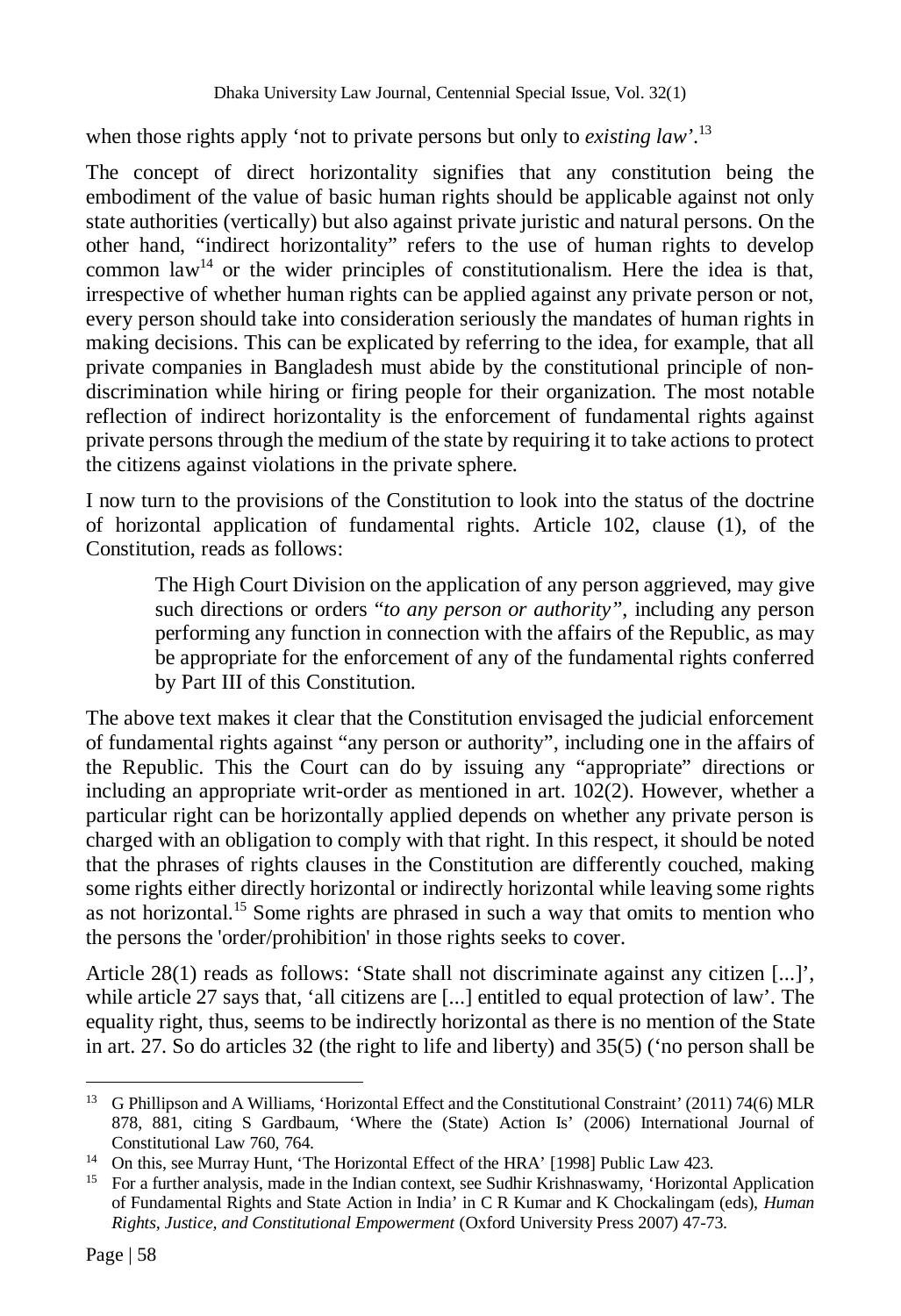subjected to torture'). On the other hand, article 34 that prohibits forced labour seems to have an effect of direct horizontality as the offence/wrong of forced labour is more likely to be committed by private persons. In *People's Union for Democratic Rights v Union of India* (1982)<sup>16</sup> involving the breach of article 23 of the Indian Constitution (prohibiting human trafficking), which is equivalent to article 34 of the Bangladeshi Constitution, the Indian Supreme Court held that article 23 of their Constitution was applicable against private persons.

In Bangladesh, there almost is an absence of a discourse of the horizontality of constitutional rights and norms. By contrast, some seem to refute the idea of constitutional horizontality in Bangladesh. The eminent constitutional lawyer, Mahmudul Islam wrote that 'the Constitution seeks to delineate the powers and functions of the important branches of the government, the relationship between those branches and the relationship of the government with the individuals and the Constitution *does not in the remotest way* seek to define the relationship between individuals so that the question of an individual seeking to enforce a fundamental right against another individual does not arise' (emphasis supplied).  $17$ 

This is a rigid position, somewhat akin to the American argument that the Constitution is enforceable against state actions only, and the view does not come in terms with the idea of the Constitution as a living organism. Islam reasons that, although the expression –'give such direction or orders to any person or authority, including any person performing any function in connection with the affairs of the Republic' – in art. 102(1) may create an impression that fundamental rights are enforceable against any private person or body, that is not the case. His contention is that art. 102(1) should not be interpreted in isolation, and that each and every expression in the Constitution should be interpreted with regard being paid to the context. He borrows support for his argument from art. 26, which speaks of the possibility of violation of fundamental rights by a law in that the clause provided that parliament shall make no law in derogation of fundamental rights. Islam's contention is that an individual cannot be adversely affected without the means of law, so any such person can challenge the legality of the law itself under article 102(2).

This, again, is a restricted view of the value of fundamental rights.<sup>18</sup> While article 26 refers to law while thinking of the possibility of rights-violation, article 44 contemplates any action (and not 'the law' alone) that may also be a tool with which to interfere with fundamental rights. In a recent case discussed below, Mr. Islam as an amicus curia submitted that "it is a given that judicial review of an act of a private entity which is neither a statutory nor a local authority is not permissible under the Constitution".<sup>19</sup> Another lawyer in that case, however, took an opposite view

 $\overline{a}$ <sup>16</sup> *People's Union for Democratic Rights v Union of India* [1982] AIR 1473 (SC).

<sup>17</sup> Mahmudul Islam, *Constitutional Law of Bangladesh* (3rd edn, Mullick Brothers 2012) 608.

<sup>18</sup> Islam, ibid, has not commented on the SCAD's decision in *Anwar Hossain v Mainul Hosein* [2006] 58 DLR (AD) 229, nor on the HCD's decision in *Mainul Hosein.*

<sup>19</sup> *Hakim v Bangladesh*, noted below in note 35 (quoted from Ahmed J's opinion at 132, [4]).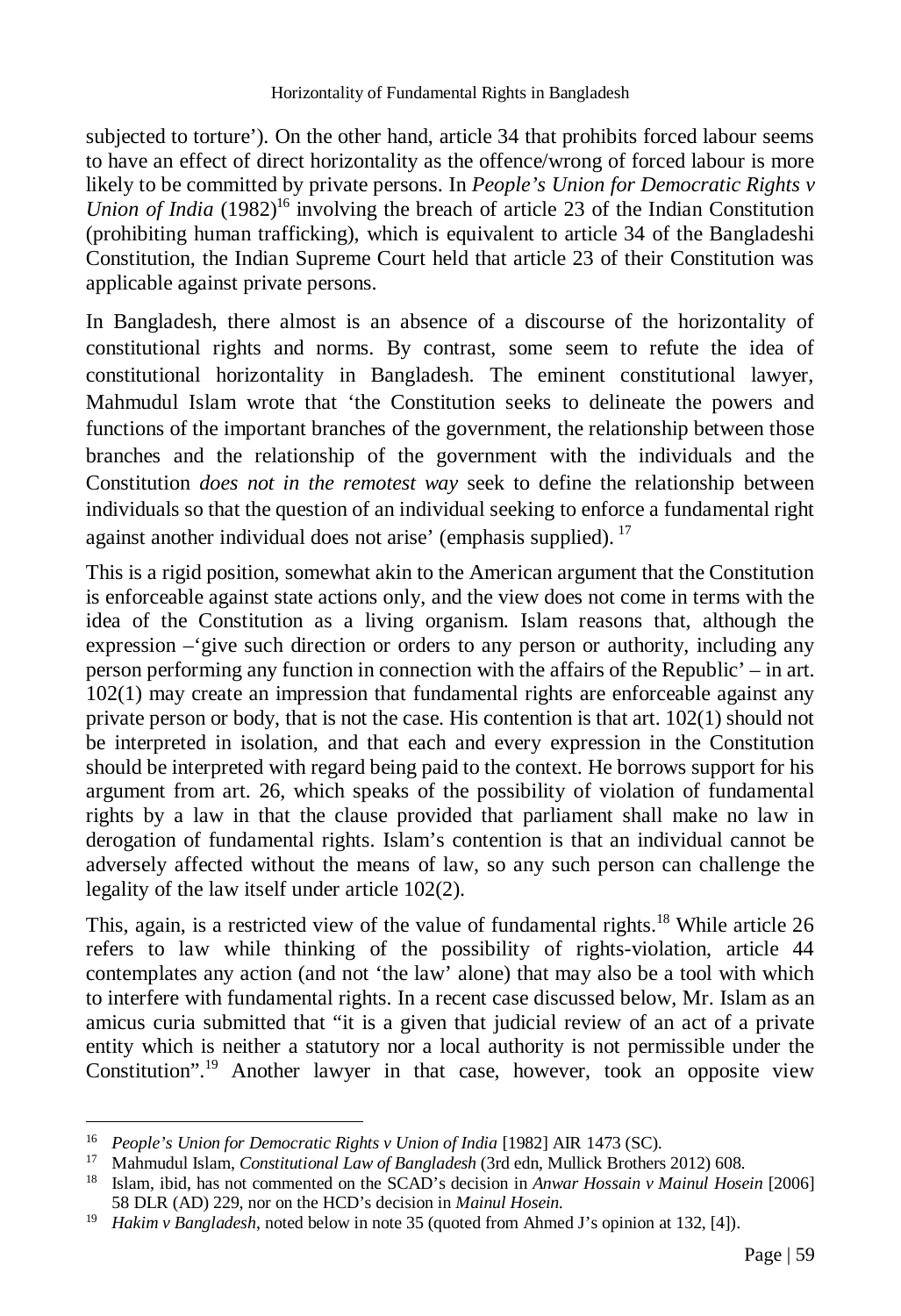supporting horizontal judicial review of private body actions, with whose approach the Court agreed.<sup>20</sup>

# **III. INDIRECT HORIZONTALITY IN BANGLADESH**

It seems that human rights in Bangladesh are given an indirect horizontality effect. However, the jurisprudence that clearly recognizes the applicability of fundamental rights against private actors is absent in Bangladesh. Judicial conservatism in expanding remedies in cases involving actions of private parties was reflected in *Sultana Nahar v Bangladesh* (1998)*.* <sup>21</sup> In this case, certain sex-workers were evicted by the locals and a lawyer filed a writ petition seeking directions in the protection of this unfortunate group of people. The Court not only refused standing to a lawyer but also held that constitutional remedies were unavailable against the illegality committed by private parties.

Intriguingly, the *Sultana Nahar* Court let a legal wrong go un-redressed only because private parties were involved, although the petitioner in fact sought remedies against the government's failure to protect the citizens whose rights were infringed by private actors. Moreover, a narrow constitutional construction in *Sultana Nahar* led to a failure in appreciating that horizontality of fundamental rights was clearly envisioned in article 102(1) read with article 44 of the Constitution. The Court's reasoning is akin to a 1956 Indian Supreme Court case in which it was held that, 'as a rule[,] constitutional safeguards are directed against the state and its organs and that protection against violation of rights by the individuals must be sought in the ordinary law.'<sup>22</sup>

This is, however, not to discredit certain remedial innovations that were sought to be issued against private persons. In *ASK v Government of Bangladesh* (2003),<sup>23</sup> involving deaths from fire-accidents in some garments factories, the HCD instructed the commercial banks not to advance loans to any garments industry if it could not show, to its credit, a safety fitness certificate. In *Md. Kamal Hossain*, *BLAST & Others v Bangladesh* (2005)<sup>24</sup> involving deaths and injuries of many workers from the collapse of a garments factory building in Savar, the HCD sought to increase the victims' chance of compensation by issuing an injunction against responsible company's attempt to dispose of its property. In these cases, however, the court did not explain the legal basis of its action against private persons including banks.

In addition to this kind of judicial orders against private persons, which is tantamount to recognizing indirect horizontality, there are certain examples of judicial review

 $\overline{a}$ <sup>20</sup> Mr. Rokanuddin Mahmud's view. Ibid.

 $21$  [1998] 18 BLD 361 (HCD), a decision by a third judge, Rahman J, agreeing with Ameen J. The other judge of the split-court, M Hoque J, beautifully rebutted objections to the public interest standing of the petitioner and allowed her to stand for those 'poor, neglected, wretched, unfortunate, downtrodden, hated, homeless and helpless'.

<sup>22</sup> *Vidya Verma v Dr Shiv Narain Verma* [1956] AIR 108 (SC).

<sup>&</sup>lt;sup>23</sup> [2003] 4 CHRLD 147 (CHRLD = Commonwealth Human Rights Law Digest).

<sup>24</sup> [2005] WP No. 3566 (High Court Division).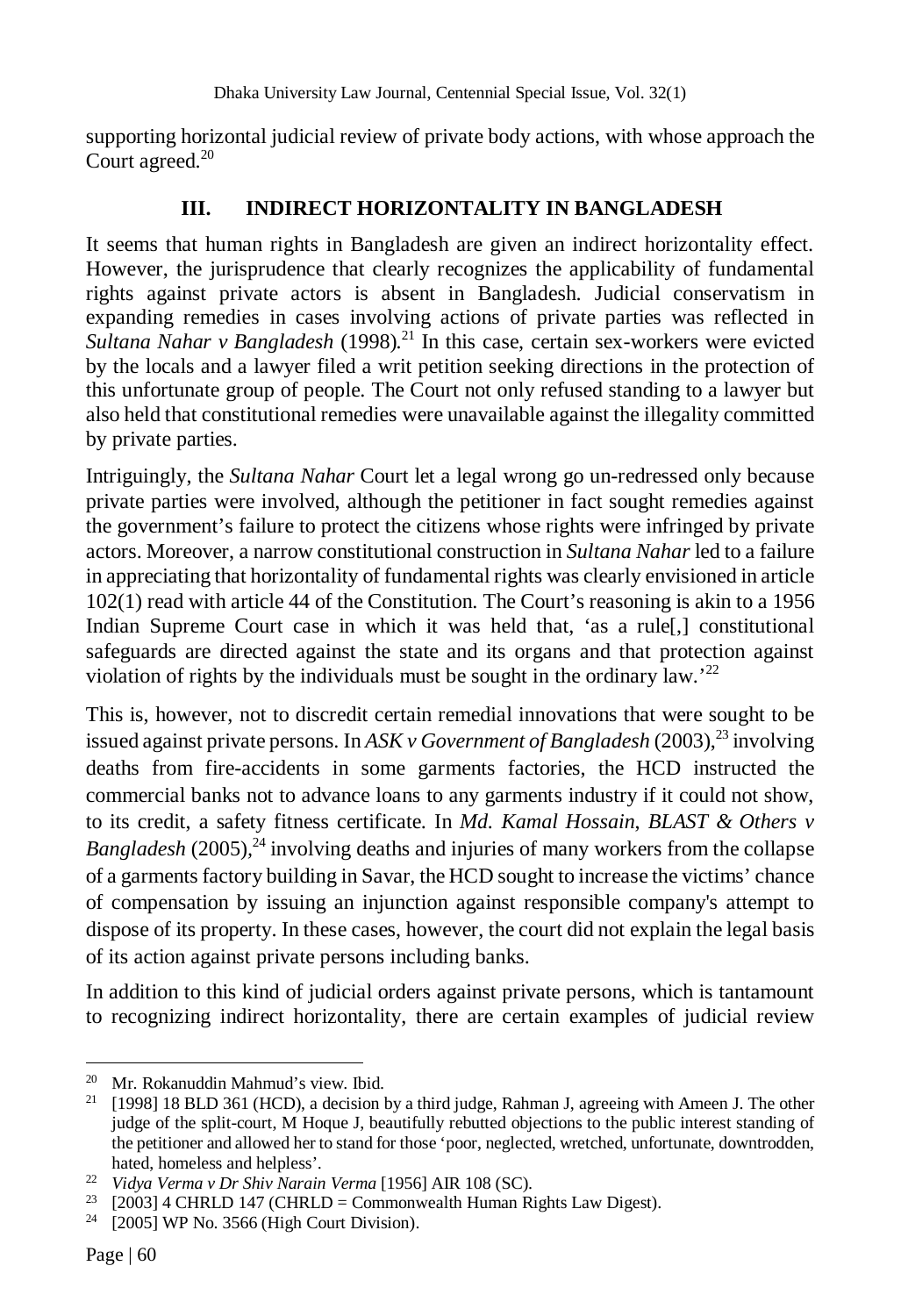petitions (writs) against non-state actors. *Khondaker Modarresh Elahi v Bangladesh*   $(2001)^{25}$  is a case in point. Although it refused the remedy that was asked, the Court went very close to establishing the horizontality of constitutional rights when it issued a *rule nisi* against political parties calling for an explanation as to why *hartal* should not be declared unconstitutional.<sup>26</sup> Earlier, in 1995, another *hartal*-challenging writ was filed against a private person, Ms. Sheikh Hasina, the then Chief of the Oppositions. The court, however, did not accept the petition.<sup>27</sup> In India, the Kerala High Court, and later the Supreme Court of India, ruled that calling for and holding of a *bundh* (*hartal*) is unconstitutional as it violates the constitutional fundamental rights of the citizens.<sup>28</sup> The Court, on the application of two citizens belonging to the Kerala Chambers of Commerce, applied fundamental rights against a private entity, a political party.

In an interesting development in 2003, the High Court Division in *Zakir Hossain Munshi v Grameen Phone*  $(2003)^{29}$  allowed a judicial review, based on the principle of legality under article 102(2), against the Bangladeshi leading private cellular phones provider, Grameen Phone, to prevent it from unlawfully levying extra charges on subscribers. The case did not involve the violation of fundamental rights, but rather the question of legality or the due process of law. The long-standing principle that a writ does not lie against a private person was somewhat relaxed here on the ground that the company was a "licensee of the government". Perhaps the court wanted to extend the meaning of 'public function', but its reasoning was based on inadequate doctrinal analyses and lacked articulation of fundamental rights and public law elements involved therein. For example, it is still a puzzling question whether the Grameen Phone or any other private company is a licensee of government functions within the meaning of article  $102(2)$ .<sup>30</sup> And, even if it was, the Court did not come to any finding as to whether any fundamental right was breached by the company. The case, thus, seems to be not a case that would squire with article 102(1).

In a 2010 decision in *Rokeya Akhtar Begum v Bangladesh,* the HCD observed that fundamental rights can be enforced against private bodies and that judicial review is maintainable against a private body if it performs the functions in connection with the affairs of the Republic or a 1ocal authority.<sup>31</sup> It also held that the source of power is not the sole test to identify whether a body is subject to judicial review. Rather, it is the functional test that may bring a private action within the purview of constitutional judicial review. The Court did not find any violation of fundamental rights by the relevant respondent or a performance of any function in connection with the affairs of

<sup>25</sup> [2001] 21 BLD 352 (HCD).

<sup>&</sup>lt;sup>26</sup> In refusing to deliver the remedy, the Court reasoned that 'this political issue should in all fairness be decided by the politicians'. Ibid, [375] (Aziz J).

<sup>27</sup> *Abu Bakar Siddique v Sheikh Hasina* [1995] WP No. 2057 (High Court Division).

<sup>28</sup> *Bharat Kumar K Palicha v State of Kerala* [1997] AIR 291(Kerala); *Communist Party of India (Marxist) v Bharat Kumar* [1998] AIR184 (SC).

<sup>29</sup> [2003] 55 DLR 130 (HCD) (Abedin J).

<sup>30</sup> It is interesting that, the judge of this liberal decision was in *Mainul Hosein* against the view that fundamental rights can be enforced against private companies.

<sup>31</sup> *Rokeya Akhtar Begum v Bangladesh* [2018] 6 CLR 206 (HCD) (decision of 8 June 2010, per A H M Shamsuddin Chowdhury J).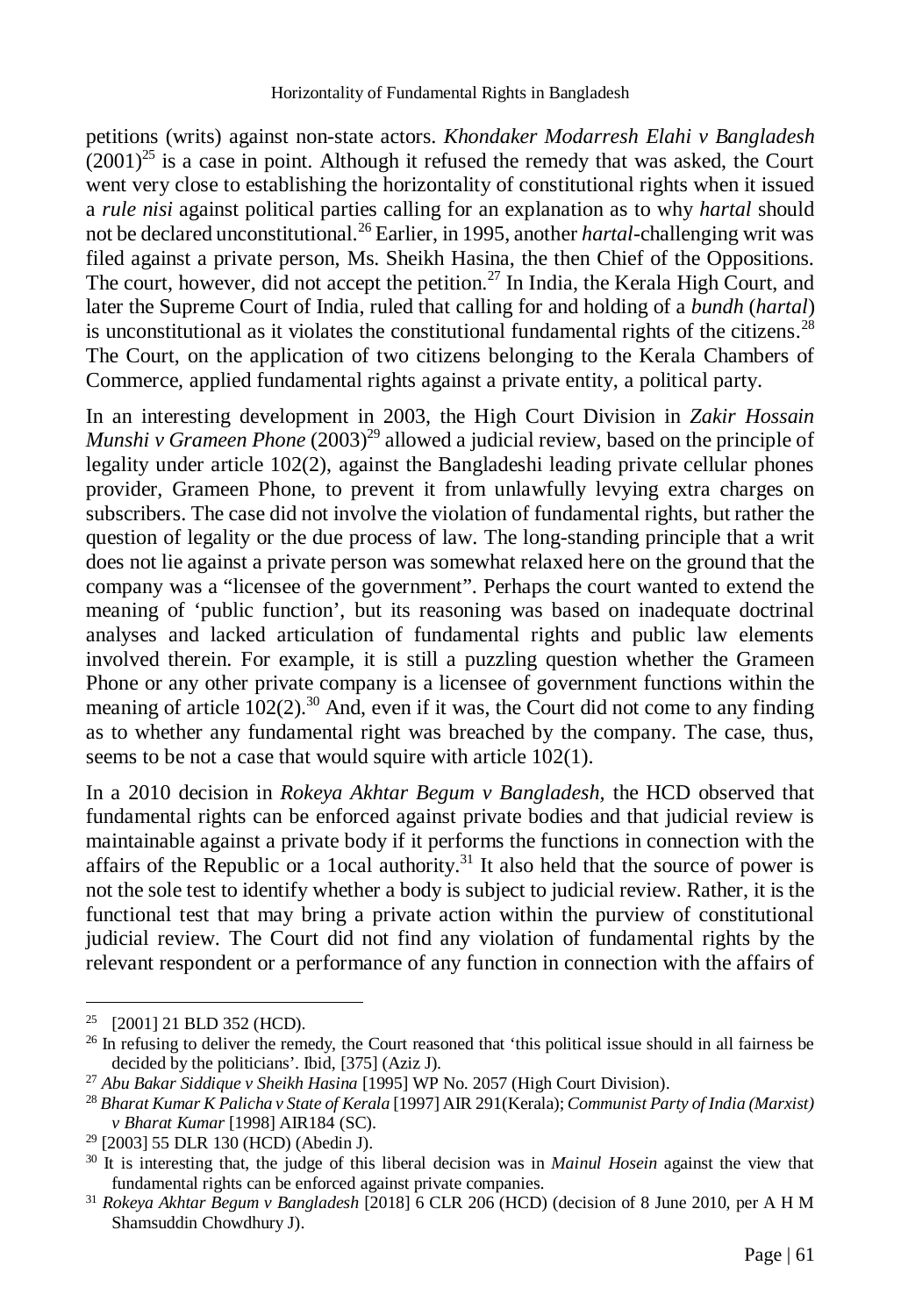the republic.

In *Begum,* an acting principal of the Viqarunnisa Noon School and College sought to stop the appointment of a regular principal by challenging the legality of publishing an advertisement by the College governing body. The core issue was whether the College authorities were a public authority to be amenable to judicial review under art.  $102(2)$ based on the principle of legality. It was not a case of judicial review under art.  $102(1)$ on the ground of breach of fundamental rights. The Court, however, observed that 'when fundamental rights are relied on, the question of the status of the impugned person or authority loses [its] relevance because [of] the phrase[] "any person or authority" [in art.  $102(1)$ ]'.<sup>32</sup> At another place, the Court commented in passing that 'in appropriate cases' a body like Diabetic Association, for example, may be very well found to be 'in breach of fundamental rights so as to render it prone to [judicial] review under Article 102(2) and (1) respectively'.  $33$ 

*Begum* probably shows that the Court was otherwise ready to direct horizontal application of fundamental rights if it were a fit case. Apparently, by applying that 'function-based test', the Court could not give relief exclusively under article 102(2) if fundamental rights were violated by a private entity.<sup>34</sup> The remedies would then have to be issued under art. 102(1) combined with remedies under art. 102(2).

In a 2013 decision in which judicial review was successfully extended over an impugned action of a public nature by a private entity, the High Court Division in a forceful obiter emphatically held that breaches of fundamental rights by private entities are subject to judicial review under art. 102(1). In *Moulana Md. Abdul Hakim v Bangladesh*, <sup>35</sup> the principal of a private educational institute (*madrasa*) successfully challenged his dismissal by the management committee.<sup>36</sup> In the Court's view, a claimant can seek judicial review under article 102(1) or/and article 102(2) 'depending on the nature of the grievance'. In its own words,

Article 102(1) sets itself apart from article  $102(2)(a)(ii)$  [writ of certiorari] by bringing within its purview a wider group of individuals and authorities on whom the Court may on judicial review hold sway. When issues of fundamental rights are raised, the sanction under article 102(1) is clearly of

<sup>32</sup> Ibid, [71].

<sup>33</sup> Ibid, [93].

<sup>34</sup> *Abdur Rashid Khan v Government of Bangladesh* [2001] 6 MLR (AD) 8.

 $^{35}$  [2014] 34 BLD 129 (HCD) (judgment 3 October 2013).

Abdul Hakim is arguably the first decision to clearly hold that private body actions may qualify as public functions for the purposes of judicial review based on the principle of illegality under art. 102(2). It is different from *Begum* in that the *Abdul Hakim* Court not only assessed whether the functions of the concerned private entity were of a public nature, it also applied judicial review horizontally and provided detailed reasoning. The Court applied the function-test, and observed that certain private actors such as education and health-sector institutes do perform functions that may essentially belong to 'the public domain' (per Syed Refaat Ahmed J). For an analysis of this case, see Ridwanul Hoque, 'The "Datafin" Turn in Bangladesh: Opening Up Judicial Review of Private Bodies' (Administrative Law in the Common Law World, 25 October 2017) (*Administrative Law in the Common Law World,* 25 October 2017)  $\langle$ https://adminlawblog.org/2017/10/25/ridwanul-hoque-the-datafin-turn-in-bangladesh-opening-upjudicial-review-of-private-bodies/> accessed 24 November 2021.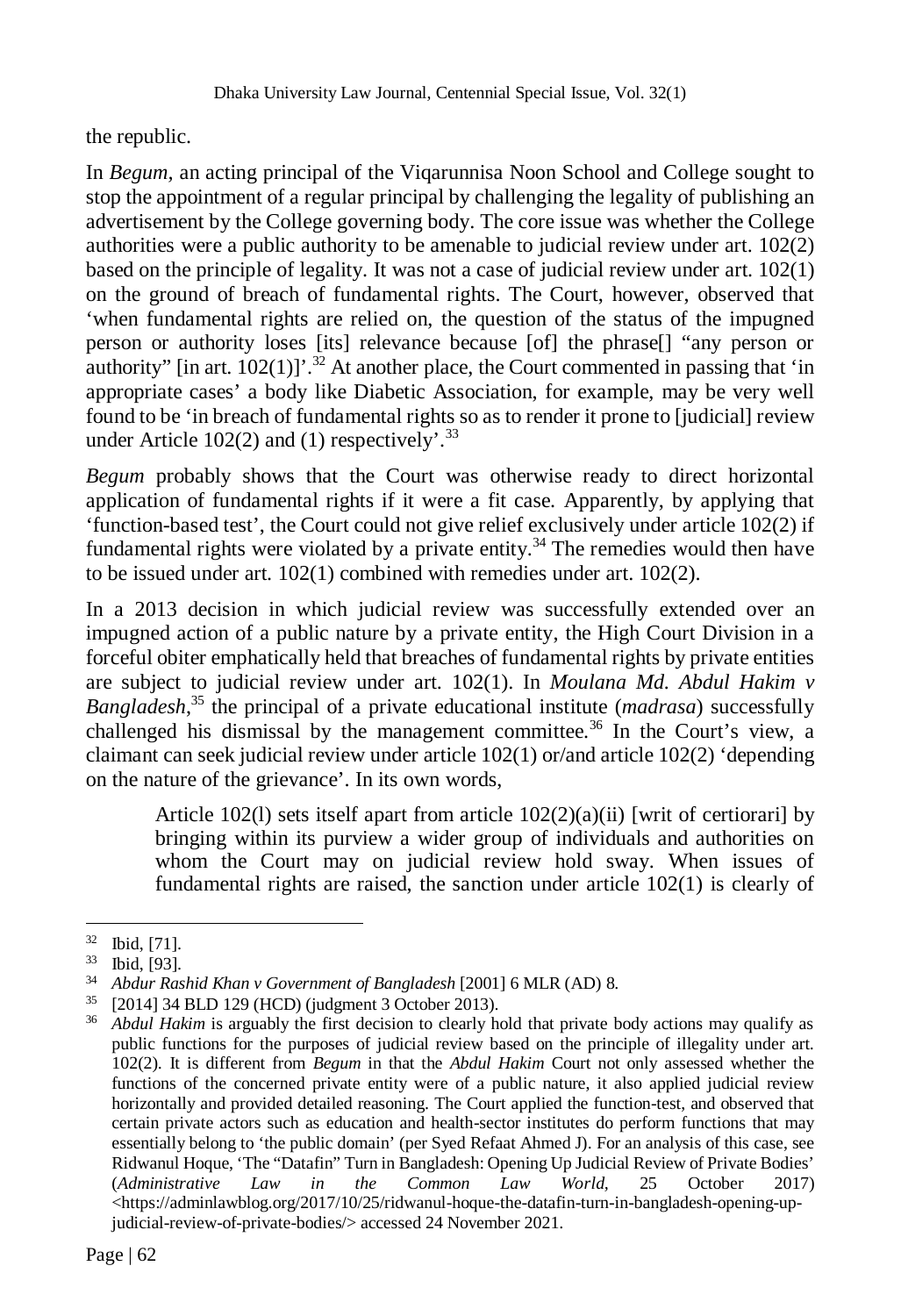availability of redress against "anyone," or "any authority", inclusive of "any person performing any function in connection with the affairs of the Republic". The reference to government functionaries [in art. 102(2)] must, accordingly, be seen as an appendage made to the broader category of "anyone" or "any authority" [in art. 102(1)] by way of abundant caution.<sup>37</sup>

The novelty in *Abdul Hakim* is that the Court considered article 102(1) "relevant" for "the purpose" of the case, although it was on an ultimate analysis a challenge on the basis of the principle of legality/illegality *per* art. 102(2). The decision also suggests that when acting under art. 102(1), the writs under art. 102(2) would be of help. *Abdul Hakim* along with *Begum* thus helpfully open the most needed discourse of blending horizontal enforcement of fundamental rights with the Court's writ-jurisdiction and horizontal enforcement of judicial review on grounds of 'illegality' of actions.

#### **IV. DIRECT HORIZONTALITY: A FAILED CASE**

In *Abdul Hakim* and *Begum*, the horizontality of fundamental rights was not vindicated by the petitioners. A remedy of direct horizontality was successfully sought in *Mainul Hosein v Anwar Hossain* at the HCD level. On appeal, the Appellate Division avoided making any decision on direct horizontality.

The facts of the case that involved decisions of both Divisions of the Supreme Court are that Mr. Anwar Hossain, who became a Minister in 1996 under the consensus government of the Awami League, continued as the second executive director and also the printer, publisher, and editor of *the Daily Ittefaq*. Mr. Hossain, by exercising the power of his public office, later terminated the services of two employees and appointed an editor in-charge of the Daily. In such circumstances, the petitioner, Mr. Mainul Hosein challenged the legality of the Minister's holding a public post and taking part in the management of a private company (the Daily Ittefaq) and also the legality of the measures taken by him against the employees of the company. Two arguments advanced were that article 147(3) of the Constitution, which sought to avoid conflict of Ministers' public duty and private interest, was breached and the actions by the respondent, while he was a minister, resulted in the breach of the fundamental right of freedom of press (depriving the petitioner and the members of the public of an opportunity to read objective and fair news). Here, we are concerned solely with the second contention.

#### **A. Mainul Hosein v Anwar Hossain (2006)<sup>38</sup>**

Interestingly, until the decision in this case the remedial potential of article 102(1) of the Constitution remained beyond the judicial gaze. Rather, as noted above, the Court was rather oblivious of the impact of art. 102(1).

In *Mainul Hosein,* the High Court Division delivered a split-decision. Justice Abedin discharged the *rule* while Justice Mamun made it absolute and held that fundamental rights can be enforced against private persons. Upon hearing, the third judge, Justice Aziz, concurred with Justice Mamun.

<sup>37</sup> [2014] 34 BLD 129 (HCD) 133 [12].

<sup>38</sup> [2006] 58 DLR 117 (HCD).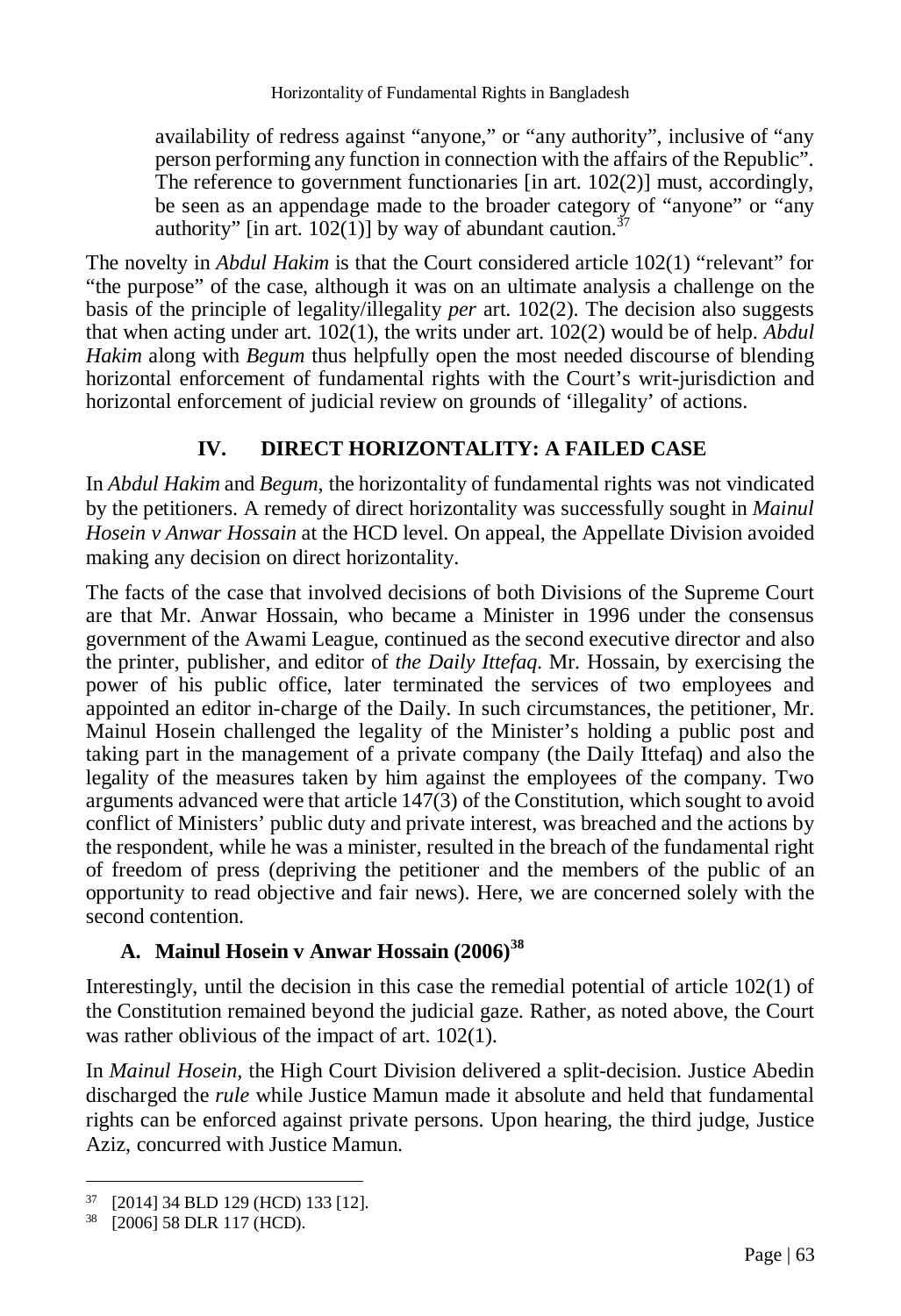No matter how the arguments of the counsels were couched, but it seems that this case invoked a fundamental rights claim against a private person, since the actions challenged were actions not by a Minister *per se*. But a significant issue of the exercise of public power in disguise was at stake. It was claimed that a Minister in the first place cannot hold a post of profit in a company. Second, the Minister decided as a private person but by exerting his public position. The case nevertheless appears to be a difficult one for the purposes of analysis in that the court's main concern was not the enforcement of fundamental rights. In the two writ petitions that were filed against the respondent,<sup>39</sup> no prayer was indeed made seeking to enforce fundamental rights. It was only during the hearing of the cases that the petitioners' lawyers adopted a strategy to increase the possibility of winning by mounting a claim that the petitions 'should be taken to have been filed under Article 102(1)'.

Abedin J, the senior judge of the Bench handing down the split decision, did not consider that the fundamental right of freedom of press was indeed implicated in this case. The other judge, Mamun J, did not in fact comment on this point with reasoning, but he appreciably held that article 102(1) speaks of any private person against whom an order can be issued.

Abedin J considered the claim of violation of fundamental rights as frivolous, and quoted the Appellate Division's observation in *Mujibur Rahman v Bangladesh* that the Court should always remain alert to the possibility of misusing the instrumentality of article 102(1) to litigate ordinary legal violations. In *Mujibur Rahman*, the SCAD held that '[t]he Court is  $[\dots]$  to be on guard so that the great value of the right given under Article 102(1) is not frittered away or misused as a substitute for more appropriate remedy available for an unlawful action involving no infringement of any fundamental right.'<sup>40</sup> This observation of the SCAD may be interpreted as an indication of judicial readiness to enforce fundamental rights against private persons (although the case where this observation was made was filed against the Republic).

On the other hand, Mamun J took the view that the facts of the writ petitions combined issues of fundamental rights and the constitutional mandate as to public offices and found the petitions to be maintainable. As he reasoned, article  $102(1)$  is a continuation of article 44 that guarantees for every citizen a right to enforce fundamental rights. By interpreting the words 'any person or authority including any person performing any function in connection with the affairs of the Republic' in art. 102(1) and by putting emphasis on the word 'including', he held that there are two categories of people against whom the Court may issue directions or orders. In the  $1<sup>st</sup>$  category are people who are 'any person or authority'. Second, there are people who are "persons" 'performing any function in connection with the affairs of the Republic'. <sup>41</sup> The limitation of this holding, however, is that it lacked doctrinal analyses including, for example, an analysis of the intention of the framers of the Constitution or of the global

l

<sup>&</sup>lt;sup>39</sup> There were 3 petitions, each in 1996, 1997 and 1999, of which 2 were directly against Mr. Anwar Hossain.

<sup>40</sup> *Mujibur Rahman v Bangladesh* [1992] 44 DLR 111 (AD).

<sup>41</sup> [2006] 58 DLR 117 (HCD) [141].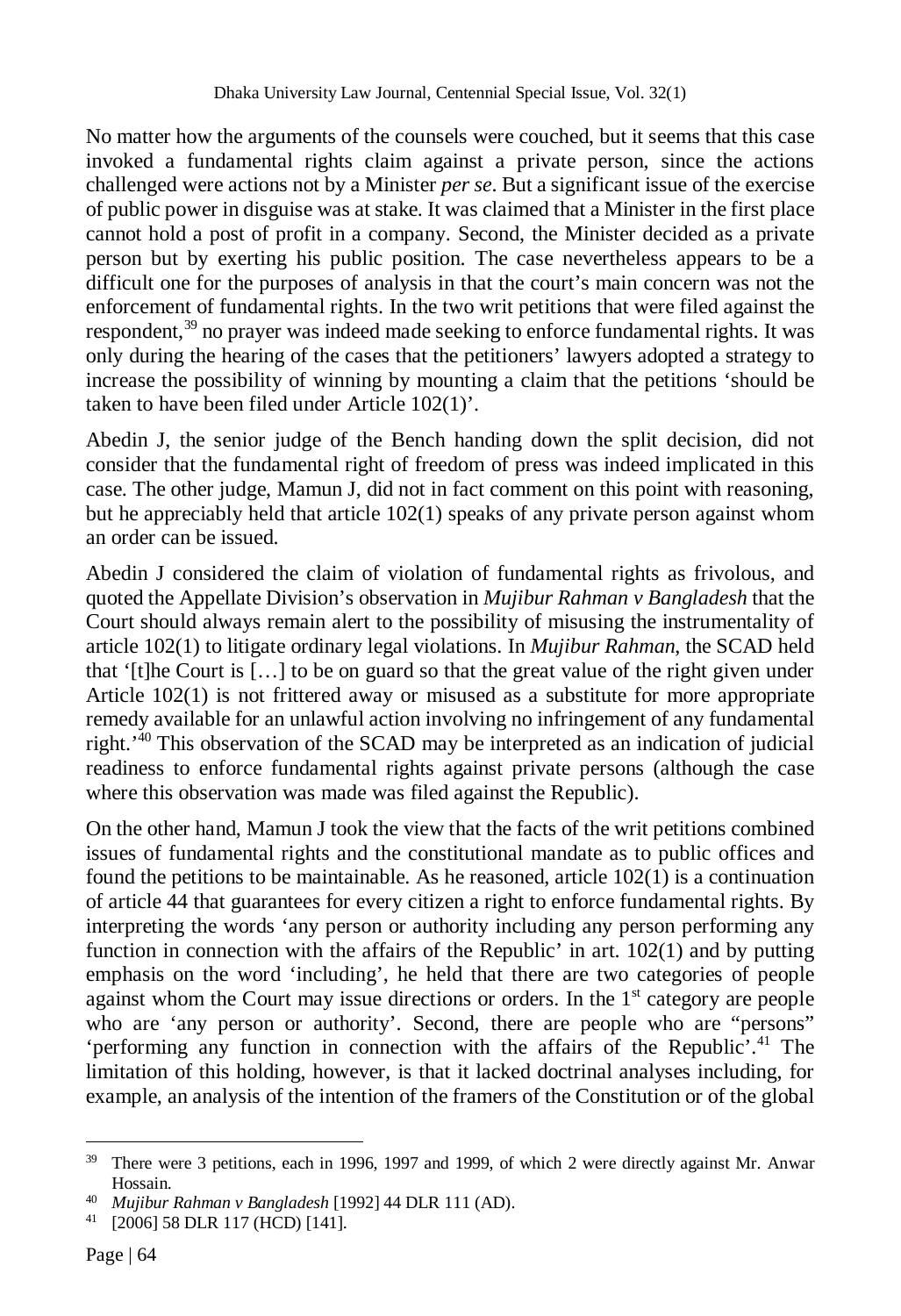developments on this matter.

The third judge, Aziz J, by relying on comparable Indian decisions accepted the argument that, Mr. Hossain cannot but be a person interfering with the press freedom as guaranteed under article  $39(2)(b)$ .<sup>42</sup> As he held, '[i]t cannot be said in absolute terms that, the writ petitions are not maintainable against a private individual and no declaration or direction can be given by this Court in exercise of jurisdiction under Article 102'.<sup>43</sup> He further found that Mr. Hossain's activities as a private person combined with his position as a minister vis-à-vis the newspaper invariably affects the freedom of the petitioner and the members of the public to read impartial and fair news. He, therefore, thought that 'there is no bar' in exercising the power of judicial review 'under article  $102$ <sup>'.  $44$ </sup>

It is interesting that the judge did not cite clause (1) of art. 102, but rather cited art. 102 as a whole. He was probably interpreting the function of a private person who was a minister at the same time as having come under the mischief of "public duties", although there is an absence of reasoning in this regard. The fact remains that, this judge too did not unambiguously hold that fundamental rights are enforceable against private persons. His reticence on direct horizontality can be read out from his reliance on an Indian case, *Shri Anadi Trust v VR Rudani*, <sup>45</sup> in which the Indian Supreme Court favoured the expansion of constitutional remedies in order to extend 'judicial control over the fast-expanding maze of bodies affecting the rights of the people<sup>'46</sup> and that a positive direction ("mandamus") should be available to remedy any injustice whenever found. Aziz J did not rely on any Indian case in which fundamental rights were directly applied or where the Court held them to be horizontally applicable.

# **B. Anwar Hossain v Mainul Hosein (2006)<sup>47</sup>**

Upon appeal, the Appellate Division overruled the High Court Division's decision in *Mainul Hosein*. The Appellate Division, it seems, took a very technical stance. It simply held that a writ petition against a person in his capacity of Executive Director and publisher of a private publication company is not maintainable. The Appellate Division mainly remained confined to the issues of the breach of art. 147(3) and whether a writ could issue against a private person under art. 102(2).

The Appellate Division did not in effect take up the issue of judicial enforcement of fundamental rights against a private entity under article 102(1) that mentions 'any person'. On the maintainability of the writ petitions due to a breach of article 39 (freedom of expression), the Appellate Division made the following reticent comment:

<sup>&</sup>lt;sup>42</sup> In all the three opinions, the judges cited 9 Indian cases and 1 Pakistani case.

<sup>43</sup> [2006] 58 DLR 157 (HCD) [162].

<sup>44</sup> Ibid, [167].

<sup>45</sup> [1989] AIR 1607 (SC).

<sup>46</sup> Ibid. The quotation appears at 161. The Court also referred to D Basu's book on Indian constitutional law in which Basu made the claim that Indian Constitution's phrase 'any person or authority' in article 226 (equivalent to art 102(1) of the Bangladeshi Constitution) covers 'any person or body performing public duties even though such duties may not be imposed by law'.

<sup>47</sup> [2006] 58 DLR 229 (AD).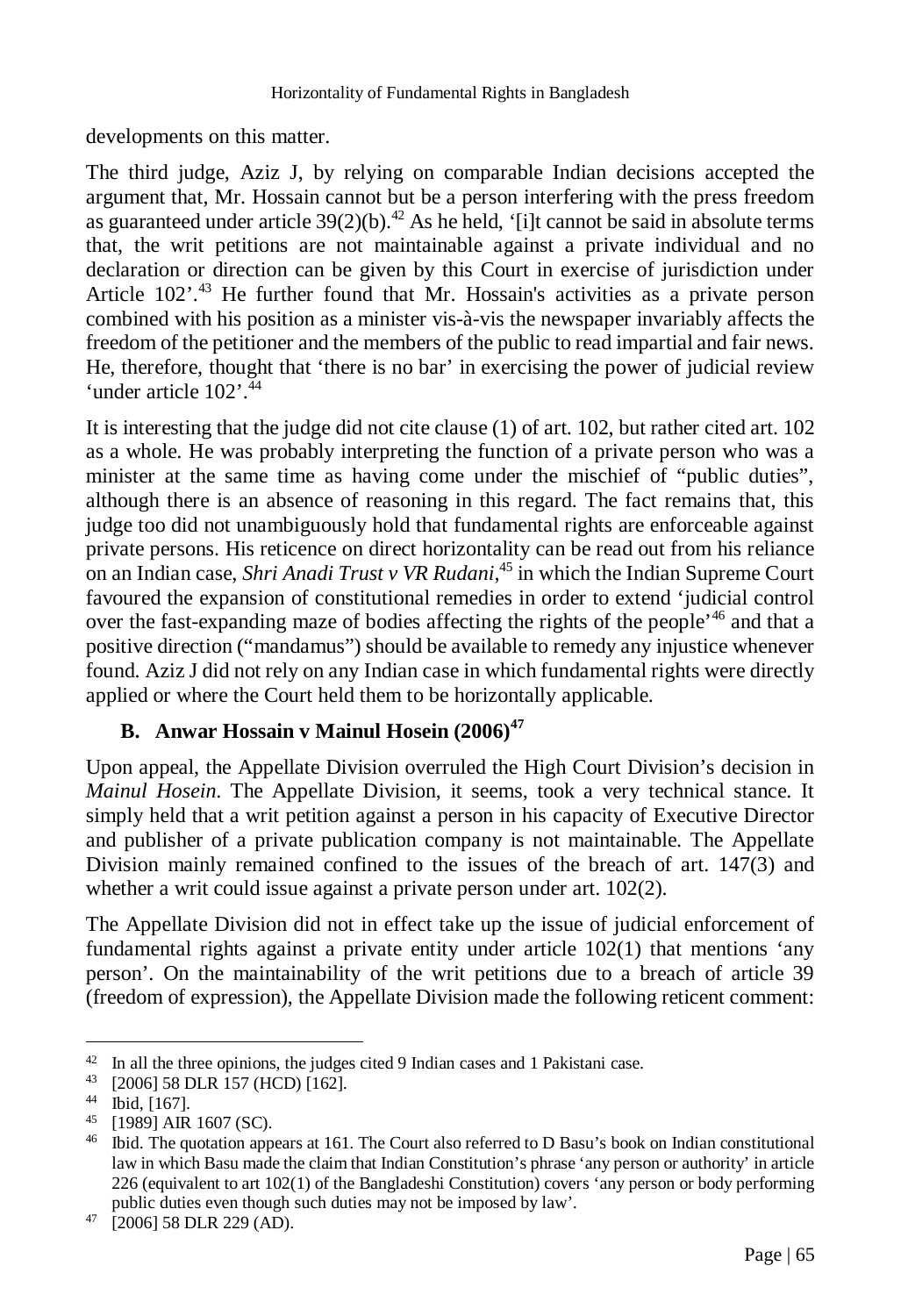'taking into consideration the arguments put forward by the learned Counsels for both [..] parties and the decisions cited above, we are of the opinion that [the writ petitions] are not maintainable on this count also'.<sup>48</sup> Only one of the cases the Court cited involved the invocation of the ground of breach of fundamental rights, which cautioned against the misuse of art. 102(1) as a substitute for a remedy against 'an unlawful action involving no infringement of any fundamental right'.<sup>49</sup> Moreover, the Court left it unclear whether art. 39 was found to be violated at all and held that the writ petitions turned infructuous in the wake of the appellant's end of ministerial tenure.

The Appellate Division seems to have taken the stance that abstract theoretical questions are of only academic importance and are not to be decided by any court.<sup>50</sup> But the issue was not simply an academic one. In the HCD, three judges differed from each another on the point of horizontal impact of fundamental rights under art. 102(1). The Appellate Division's silence as regards the distinctness and horizontality of art. 102(1), therefore, arguably operates against constitutional originalism, especially in view of an express intention of the framers that the constitutional fundamental rights would be enforceable not only against *state actions* but also against private functions. A restrictive interpretation of art. 102(1) would run counter to a liberal or purposive interpretation of the text<sup>51</sup> as well as the principles of *human dignity* and *respect for human rights* as enshrined in the preamble of the Constitution.

#### **V. COMPARATIVE SCENARIO**

It is encouraging that the expansion of constitutional remedies against private entities is indeed a growing tendency at the global level including in South Asia, although judicial approaches to the rights-horizontality are not uniform.<sup>52</sup> In this section, we focus on the horizontality of human rights in India and Sri Lanka, but it would be useful to briefly capture the developments from the UK and Germany that are, respectively, of common law and civil law traditions.

A notable development tied with the expansion of remedies is the horizontal extension of judicial review over private agencies/individuals whose activities generate publiclaw consequences, or which violate fundamental rights. In the UK, where direct horizontality has not been mandated, some scholars support direct horizontality of human rights in accordance with the Human Rights Act 1998 (HRA).<sup>53</sup> Until recently,

<sup>48</sup> Ibid, [236].

<sup>49</sup> *Mujibur Rahman v Bangladesh* [1992] 44 DLR 111 (AD).

<sup>50</sup> This is an observation made in *Kudrat E Elahi Panir v Bangladesh* [1992] 44 DLR 319 (AD). In the High Court Division, the counsels of the respondent urged the Court to adopt this position, which Mamun J refused to take.

<sup>51</sup> On this, see, among others, Aharon Barak, *Purposive Interpretation in Law* (Princeton University Press 2005).

<sup>52</sup> For comparative insights into rights-horizontality, see Mark Tushent, 'The Issue of State Action/Horizontal Effect in Comparative Constitutional Law' [2003] 1 International Journal of Constitutional Law 79; Andrew Clapham, *Human Rights Obligations of Non-state Actors*(OUP 2006).

<sup>53</sup> An early work on this issue is W Wade, 'Horizons of Horizontality' (2000) 116 LQR, 217. See also Ian Leigh, 'Horizontal Rights, the Human Rights Act and Privacy: Lessons from the Commonwealth' (1999) 48 ICLQ 57; G Phillipson, 'The Human Rights Act, "Horizontal Effect" and the Common Law: Bang or a Whimper?' (1999) 62(6) *MLR* 824.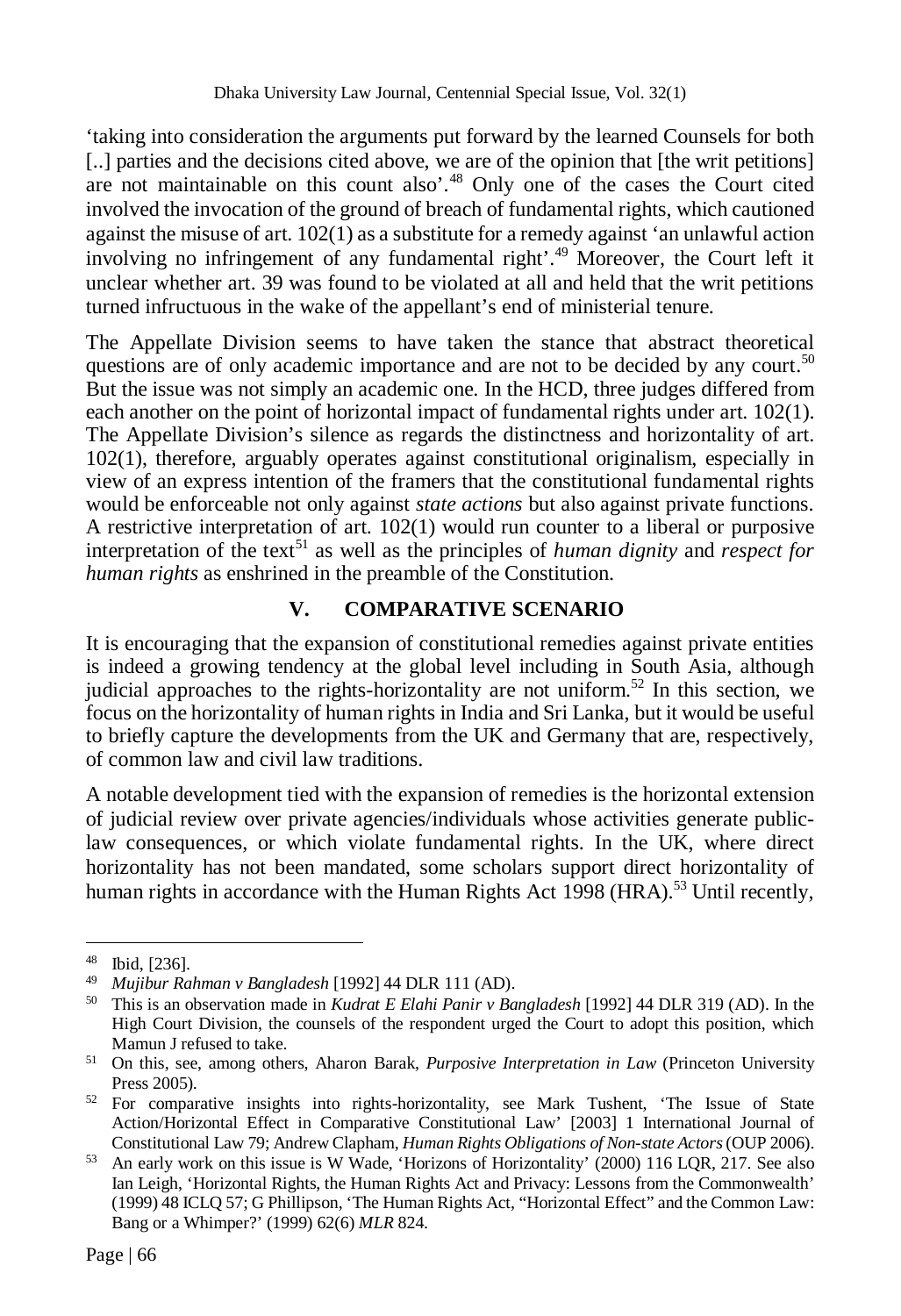however, the UK judiciary, remained relatively reluctant in enforcing rights horizontally under the  $HRA<sup>54</sup>$  One reason for this reluctance was the absence of an express mandate for the horizontality of human rights. Another reason is the common law approaches to remedies that can be had against private entities and public bodies. Traditionally, in the UK, 'ultra vires' has always been considered a foundational ground of judicial review. After the enactment of HRA, the UK judiciary and scholars are increasingly speaking of a 'constitutional foundation' (rather than common law foundation) of judicial review.<sup>55</sup> As such, they are now more open to the enforcement of fundamental rights against private persons. Yet, there is no consensus 'on the nature and extent of the courts' duty to give horizontal effect' to human rights incorporated in the HRA 1998.<sup>56</sup>

Human rights are enforced horizontally also by the European Court of Human Rights, which offers significant evidence that at the international plane human rights are no more seen as exclusively applicable against the state actions.<sup>57</sup> Regarding the question of whether a constitution should extend protection of individual rights against non-state actors, Germany has lately adopted an interesting solution. In Germany, constitutional protection of fundamental rights extends generally to transactions among private parties but in an indirect way and on a case-by-case basis, a practice of "indirect direct" applicability that, however, blurs the divide between vertical and horizontal legal relationships.<sup>58</sup> Germany initially was in favour of strictly "indirect" effect of constitutional rules. In a 1958 case (*the Lüth case*), the German Federal Constitutional Court held that constitutional rules do not control, but merely 'influence the development of the private law'.<sup>59</sup> The indirect applicability approach has been greatly reshaped by the recently developed concept of 'protective duties' of the State.<sup>60</sup> According to this concept, developed by the Federal Constitutional Court in a 1975 case involving the rights of a fetus, $61$  'the basic rights impose upon the state not merely a negative duty to avoid certain actions, but a positive duty to take action so that the citizen does in fact enjoy the basic rights promised in the Constitution'. $^{62}$  The

 $\overline{a}$ <sup>54</sup> See *Jones v University of Warwick* [2003] 1 WLR 954; *Campbell v MGN Ltd* [2004] UKHL 22.

<sup>55</sup> Mark Elliott, *Constitutional Foundations of Judicial Review* (Hart Publishing 2006).

<sup>56</sup> Phillipson and Williams, above note 13, at 878 (advocating a 'constitutional constraint model' that supports the Court's incremental implementation of horizontality of human rights).

<sup>57</sup> I Ziemelle, *Human Rights Violations by Private Persons and Entities: The Case Law of International Human Rights Courts and Monitoring Bodies* (EUI Working Paper No. AEL 2009/8).

<sup>58</sup> See Norman Dorsen et al., *Comparative Constitutionalism: Cases and Materials* (2d edn, West Academic Publishing 2010) 896 (discussing German Basic Law "third-party effect" or "*Drittwirkung*"); Jud Mathews, *Extending Rights' Reach: Constitutions, Private Law, and Judicial Power* (OUP 2018) (discussing how courts make choices about whether, when, and how to give rights horizontal effect in three case studies of Germany, the United States, and Canada).

<sup>59</sup> Greg Taylor, 'The Horizontal Effect of Human Rights Provisions, The German Model and Its Applicability to Common-Law Jurisdictions' (2002) 13(2) King's LJ 187, 188.

<sup>&</sup>lt;sup>60</sup> On this, see R Brinktrine, 'The Horizontal Effect of Human Rights in German Constitutional Law: The British Debate on Horizontality and the Possible Role Model of the German Doctrine of *mittelbare Drittwirkung der Grundrechte*', [2001] 4 Eur H Rts LR 421.

<sup>61</sup> BVerfGE 39,1 (BVerfGE *= Bundesverfassungsgericht =* Federal Constitutional Court) (noted in Taylor (n 59) 205.

<sup>62</sup> Taylor (n 59) 205.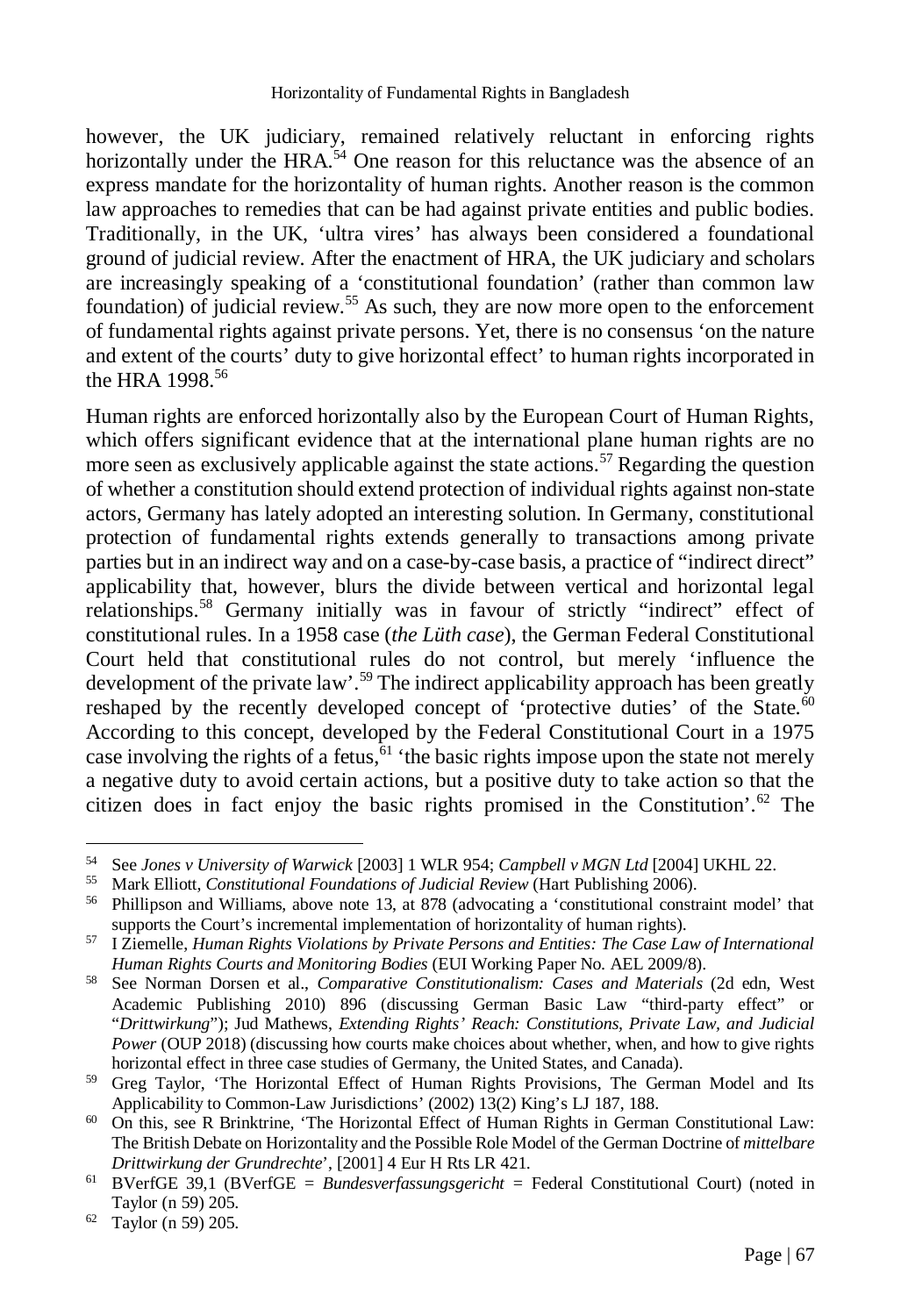consequential effect of this approach is that constitutional rules/rights can be horizontally applied against and between private persons and entities in certain circumstances. This position is something that is more liberal than the strictly indirect approach to the impact of constitutional rights or norms. In two recent decisions which involved 'stadium ban' and 'hotel ban' by private parties, for example, the German Federal Constitutional Court held that although fundamental rights do not establish directly binding obligations between private actors, according to the doctrine of indirect horizontality they nevertheless 'constitute an objective order of constitutional values (*objektive Wertordnung*) which must be respected in all areas of law'.<sup>63</sup> The Court reiterated, writes Schultz, that 'in certain circumstances, the right to equality will indeed take effect between private parties: for instance, where an event is open to a large audience and where the exclusion from such event significantly affects the ability of the excluded person to participate in social life, the party organising the event has a special legal responsibility under Art.  $3(1)$  [of the German Basic Law]'.<sup>64</sup>

# **A. Horizontality of fundamental rights in India**

In South Asia, rights-horizontality has occurred in India, Sri Lanka, and Nepal as a public law expansion of constitutional remedies. The lead is taken by the Indian courts which have 'travelled a great deal from the limited notion that fundamental rights are available only against the state.<sup>'65</sup> Indian top courts have enforced, not infrequently, the fundamental values of human rights against both recalcitrant corporations and private individuals.<sup>66</sup> They have provided 'fundamental rights' with both direct and indirect horizontal effect by imposing a wider range of constitutional duties on state actors and by accommodating private actors as respondents to writ petitions.<sup>67</sup>

The trajectory of rights-horizontality can be shown by citing an old case. In 1996, the Indian Supreme Court in *Bodhisattwa Gautam v Subhra Chakraborty*<sup>68</sup> ordered an accused person, who was facing a criminal trial in the court below, to pay compensation to a rape-victim for violating her right to life. After 30 years into this decision, the Court in *Vishaka v State of Rajasthan*, <sup>69</sup> emphatically held that all citizens are amendable to a constitutional obligation under article 51A of the Indian Constitution not to engage in sexually discriminatory behavior in the workplace. By this, the Court meant that private persons are subject to an obligation not to breach fundamental rights.

The Indian Supreme Court has since enforced fundamental rights against corporations and private individuals in several cases, without providing any deeper reasoning

 $\overline{a}$ <sup>63</sup> Alix Schulz, 'Horizontality and the Constitutional Right to Equality– Recent Developments in the Jurisprudence of the German Federal Constitutional Court' (OxHRH Blog, November 2019), <http://ohrh.law.ox.ac.uk/horizontality-and-the-constitutional-right-to-equality-recent-developmentsin-the-jurisprudence-of-the-german-federal-constitutional-court> accessed 24 November 2021.

<sup>64</sup> Ibid.

<sup>65</sup> Jeewan Reddy and Rajeev Dhavan, 'The Jurisprudence of Human Rights' in D M Beatty (ed), *Human Rights and Judicial Review: A Comparative Perspective* (Martinus Nijhoff 1994) 175, 194.

<sup>66</sup> See, e.g., *Kapila Hingorani v State of Bihar* [2003] SCCL 472 (Com).

<sup>67</sup> Krishnaswamy (n 15).

<sup>68</sup> [1996] 1 SCC 490.

<sup>69</sup> [1997] AIR 3011 (SC).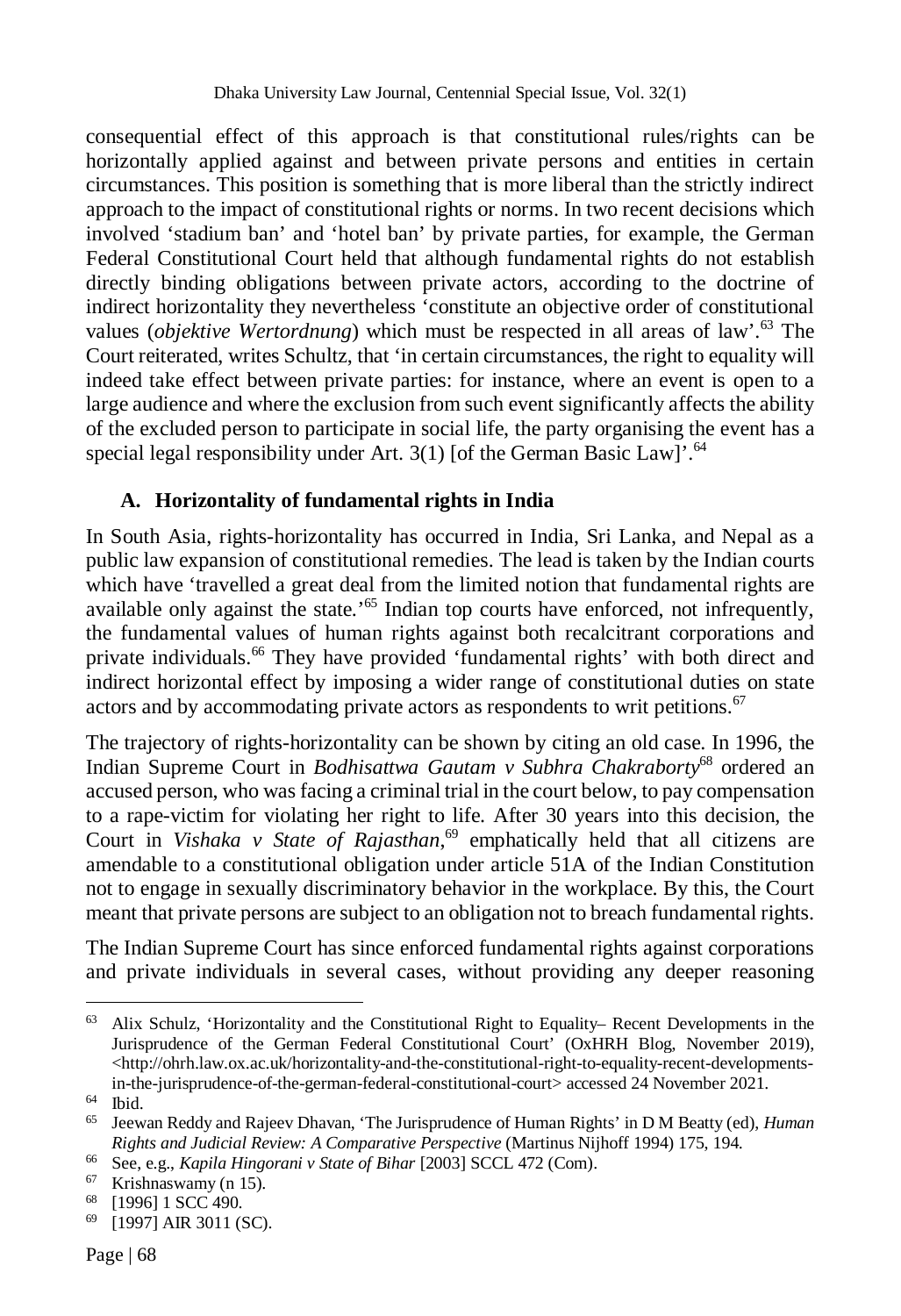though. In cases involving the prohibition of non-discrimination (art. 15) and the abolition of untouchability (art. 17), it was held that fundamental rights are enforceable against private persons violating those rights. In a 1995 case, the Court allowed a writ petition for the protection of the right to life of workers against the employer, and observed as follows:

in an appropriate case, the Court would give appropriate directions to the employer, be it the State or its undertaking or-private employer to make the right to life meaningful; to prevent pollution of work place; protection of the environment; protection of the health of the workman or to preserve free and unpolluted water for the safety and health of the people. The authorities or even private persons or industry are bound by the directions issued by this Court under Article 32 and Article 142 of the Constitution.<sup>70</sup>

In another famous case, the Indian Supreme Court horizontally enforced the right to education against private schools.<sup>71</sup> The majority court held that private schools can be made bound to apply a 25% quota to be reserved for disadvantaged students. The constitutional validity of the Right of Children to Free and Compulsory Education Act 2009 was challenged by an association of unaided private schools on the ground of violation of the (enforceable) right to profession and business. The Court held that the Act's fundamental aim was to realize the fundamental right to education and, thus, it was applicable to 'an unaided non-minority school not receiving any kind of aid or grants to meet its expenses from the appropriate Government or the local authority'. It, however, made a reservation for non-application of the quota requirement for minority private schools, as it would otherwise violate article 30 of the Indian Constitution.<sup>72</sup>

Analysing the judgement entirely on technical grounds, especially in light of the dissenting opinions, one could probably say that the Court in this case did not actually deal with the horizontal effect of fundamental rights, but rather decided the question of whether or not the impugned Act was constitutional. Such a line of argument would, however, ignore the spirit of the relevant constitutional provisions. Eventually, it cannot be gainsaid that in all constitutional cases a court indeed decides the constitutionality of any law or the action/inaction that is challenged.

#### **B. Horizontality of fundamental rights in Sri Lanka**

In the late 1970s, the Sri Lankan judiciary viewed fundamental rights as being in operation 'only between individuals and the State', and thereby suggesting an inability to enforce human against private persons.<sup>73</sup> This approach began to change gradually, and the change came through expansion of public law's control over private entities that are closed tied with 'state actions'.<sup>74</sup>

<sup>70</sup> <sup>70</sup> *Consumer Education & Research v Union of India* [1995] AIR 922 (SC) [30] (Ramaswamy J).

<sup>&</sup>lt;sup>71</sup> Society for Un-aided Private Schools of Rajasthan v Union of India [2010] Writ Petition No. 95.

<sup>72</sup> On this, see, e.g., Stephen Gardbaum, 'The Indian Constitution and Horizontal Effect' (conference on the Oxford Handbook of the Indian Constitution, New Delhi, 2014) <http://ssrn.com/ abstract=2601155>.

<sup>73</sup> *Rienzie Perera v University Grants Commission* [1978-80] 1 Sri LR 128.

<sup>74</sup> See, for an analysis, Mario Gomez, 'The Modern Benchmarks of Sri Lankan Public Law' (2001) 118 *South African Law Journal* 581.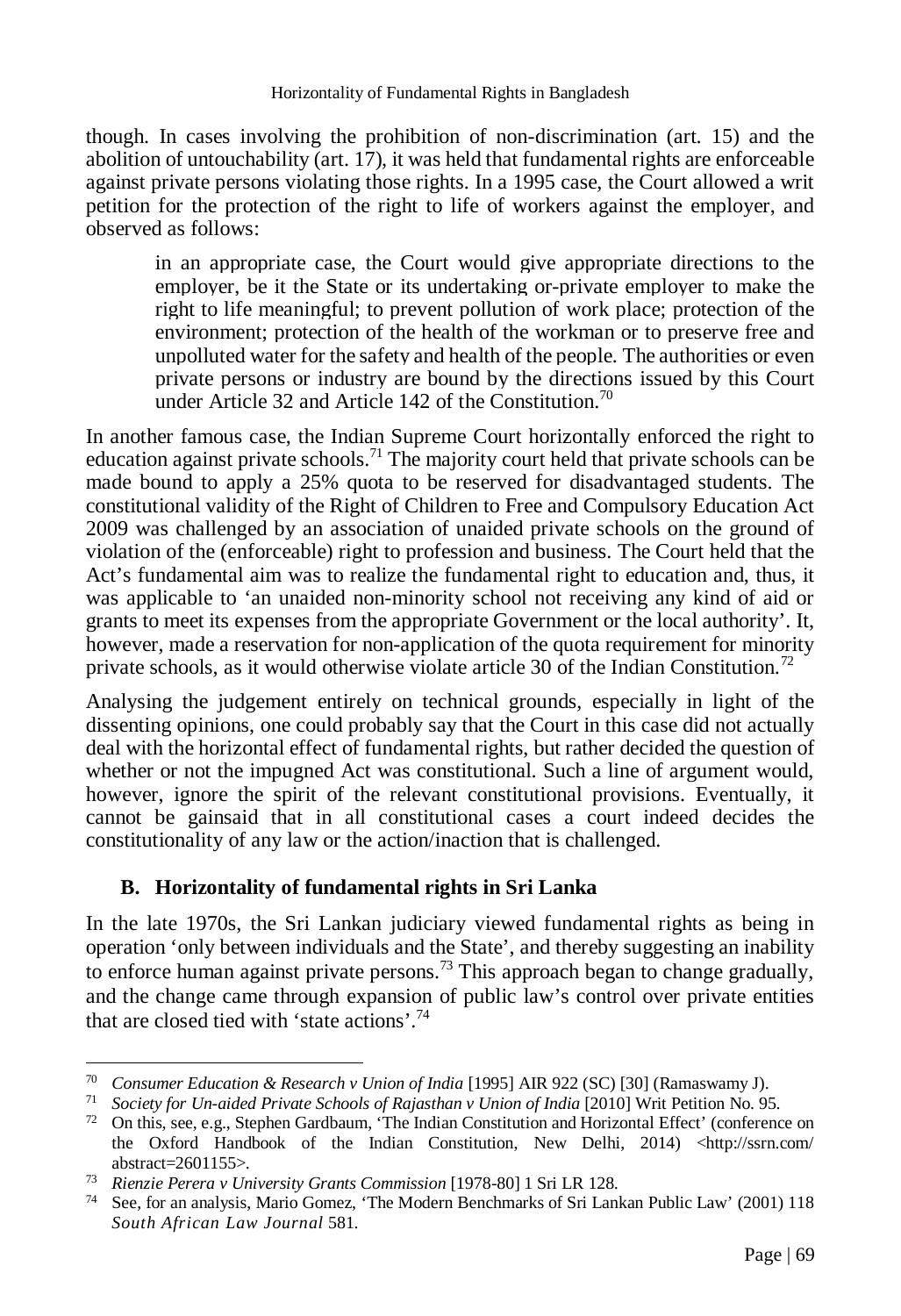At the outset, it should be noted that the Sri Lankan Constitution 1978 only recognizes that fundamental rights can be infringed only by an executive or administrative action, and not by a private action. Article  $126(1)$  gives the Supreme Court an exclusive jurisdiction to hear and determine any question relating to the infringement or imminent infringement by executive or administrative action of any fundamental right recognized by the Constitution.

In *Ariyapala Gunaratne v The People's Bank* (1986)*,* the Supreme Court of Sri Lanka recognized that 'the ambit of the fundamental rights has a much wider range.'<sup>75</sup> It emphasised that article 12(3) of the Sri Lankan Constitution – the principle of nondiscrimination based on race, religion, and so on – 'contemplates possible violations of fundamental rights even by private individuals.' Thus, 'fundamental rights are not infringed only by executive or administrative action[s,] but go beyond the provisions of Article  $126'$ .<sup>76</sup> The Court applied the fundamental right to join trade unions against a private bank that barred its employees from participating in any union or union activities.<sup>77</sup>

In the year following *Ariyapala Gunaratne*, the Sri Lankan Supreme Court lifted the corporate veil of a private company to test whether the action of the Air Lanka Ltd. was an administrative action or not. In a two-to-one majority decision, the Court applied the 'function'-test and found the activities of the company as a public function.<sup>78</sup> It then extended the doctrine of 'state action'/'administrative action' to enforce the fundamental right to form or join associations against a corporation. In its own words,

The juristic veil of corporate personality donned by the company' for certain purposes cannot, for the purposes of the application and enforcement of fundamental rights enshrined in Part III of the Constitution; be permitted to conceal the reality behind it which is the government.<sup>79</sup>

It seems that the Sri Lankan Supreme Court in this case applied the theory of indirect horizontality by progressively interpreting the scope of "state power" or "state action".<sup>80</sup> The development has mainly taken place through a broadening of the meaning of administrative action based on the function-based test. The approach is essentially the act of 'blending rights with writs',<sup>81</sup> through the mechanism of direct

 $\overline{a}$ <sup>75</sup> [1986] SLSC, LEX/SLSC/0008/1986.

<sup>76</sup> Ibid, [42].

 $77$  A district court had granted the same right, but the court of appeal reversed the judgement. Later, the Supreme Court restored the judgment of the district court.

<sup>78</sup> *Rajaratne v Air Lanka Ltd and Others* [1987] SLSC, LEX/SLSC/0018/1987.

<sup>79</sup> Ibid, [19].

<sup>80</sup> Some years earlier, in *Velmurugu v the Attorney-General and Another* [1981] SLSC, LEX/SLSC/0030/1981 [89] two judges in the minority commented that 'trampling underfoot the fundamental freedoms' by law-enforcement officers should not be tolerated, but the judges did not suggest any private person's obligation to respect fundamental rights. This was a case against a lawenforcement officer for violation of fundamental rights, which failed for what the court said the lack of proof.

<sup>81</sup> Mario Gomez, 'Blending Rights with Writs: Sri Lankan Public Law's New Brew' (2006) 45 Acta Juridica 451.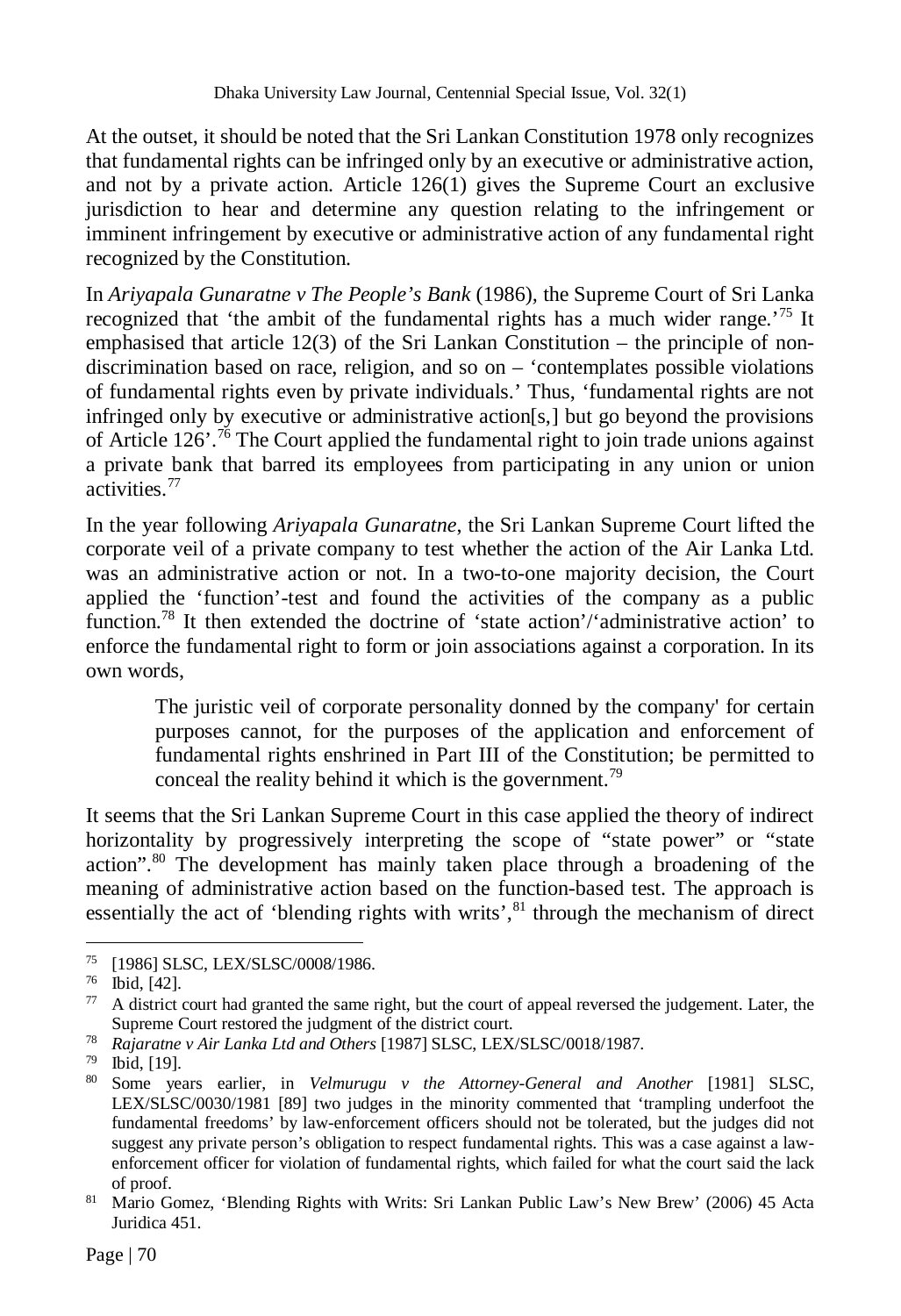horizontality of judicial review based on the principle of legality when a breach of fundamental rights is alleged. $82$  An innovative approach was, for example, taken in a 2016 case in which an action by a private company owned by the Sri Lankan Ports Authority was held to be accountable for the breach of fundamental rights of its employees.<sup>83</sup>

#### **VI. CONCLUSION**

This paper has shown that the discourse of horizontal impact of fundamental rights has emerged in Bangladesh only recently, despite the fact that the Constitution quite innovatively envisaged the concept as long back as 1972. Although the High Court Division has recognised the horizontality of fundamental rights under art.  $102(1)$ , there is not a single case in which rights have directly been enforced against private entities. As seen in some cases above, there is a limited practice of indirect horizontality of fundamental rights, but the Court offered no reasoning for imposing duties on private entities.

The paper reveals that the adjudication of constitutional rights in Bangladesh is still deficient in globality consciousness. Horizontality of human rights has turned out to be a progressive trend in global practices of constitutionalism. In India, as seen above, the Court is applying constitutional rights against private individuals and entities although the Indian Constitution lacks express recognition of such horizontality. And, in Sri Lanka, where the Constitution rather limits the enforcement of constitutional rights only against state actions, the Court devised the remedial tool of indirect horizontality of rights.

It seems that the decision of the Appellate Division in *Anwar Hossain* will likely have negative consequences for human rights jurisprudence for some years. By resorting to the theory of judicial economy or restraint, the SCAD in *Mainul Hosein* took an unnecessarily reticent position which by implication undervalues the words and spirit of arts. 44 and 102(1) of the Constitution. Admittedly, *Mainul Hosein* was not a fit litigation on the question of horizontal application of fundamental rights. It can nevertheless be argued that the SCAD took the concept of horizontality of fundamental rights quite wrong. By relying on a conservative decision on this point by the Indian Supreme Court, the Appellate Division seems to have downplayed the very constitutional text in art. 102(1) on direct horizontality of constitutional rights.

Adjudication of human rights should be seen in the context and through the lens of the legal culture of any given society. In Bangladesh, we often ignore and forget the primacy of 'duty' in the legal system/culture and the adjudicative framework.<sup>84</sup> Bangladesh's legal system is basically duty-based and 'clearly posited on societal

 $\overline{a}$ <sup>82</sup> See *Harjani v Indian Overseas Bank* [2005] 1 Sri LR 167 where the court held private bodies exercising public functions amenable to the writ of certiorari. See also *Lanka Viduli Podu Sevaka Sangamaya v Ceylon Electricity Board* [2019] SLCA, LEX/SLCA/0259/2019.

<sup>83</sup> Captain Channa Abeygunewardena v Sri Lanka Ports Authority [2017] SLSC, LEX/SLSC/0014/2017 (rejecting an objection on the ground of contractual nature of the respondent's employment).

<sup>84</sup> See, for details, Hoque, *Judicial Activism in Bangladesh* (n 1) 99–100.